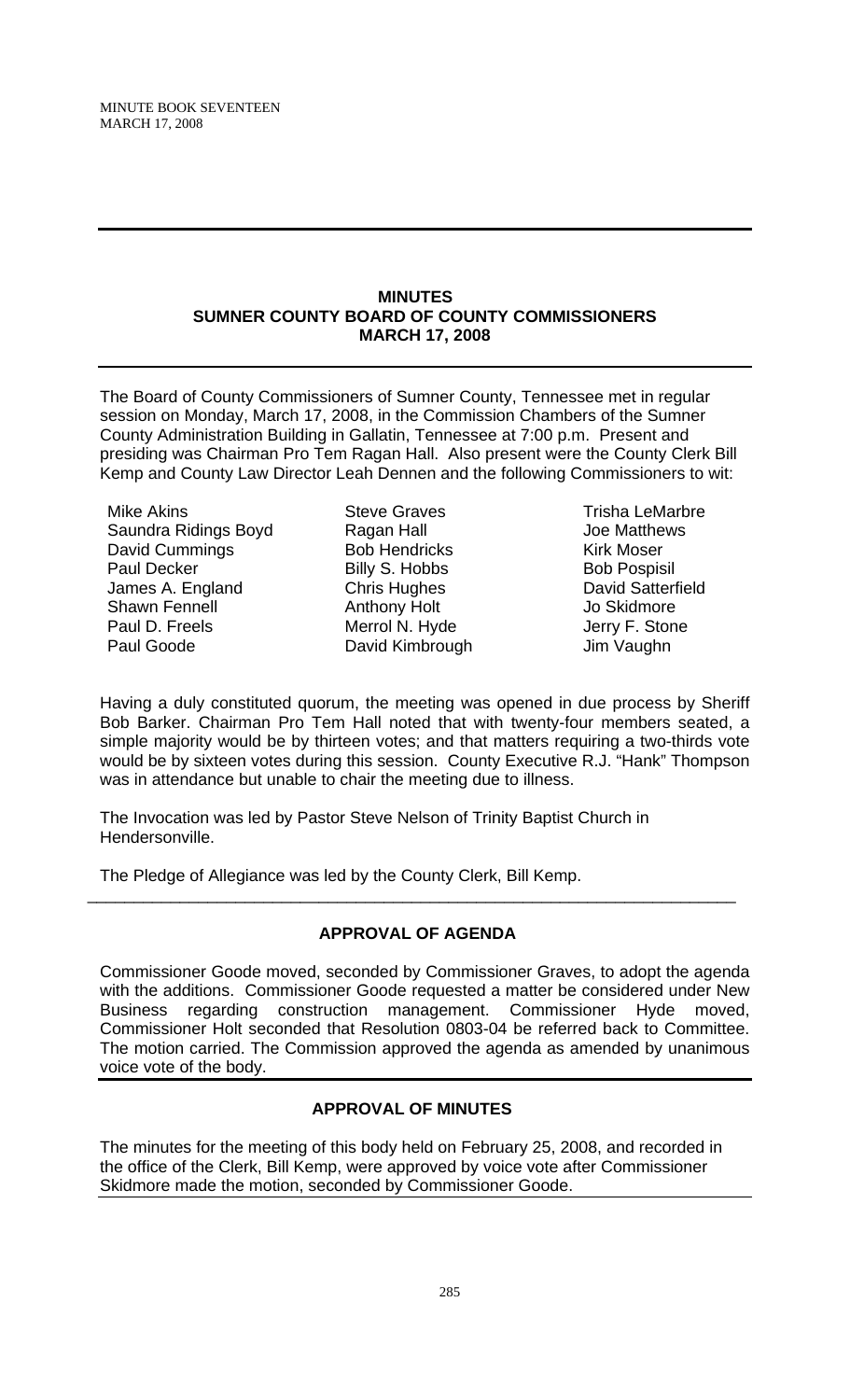## **RECOGNITION OF THE PUBLIC**

 Chairman Pro Tem Hall opened the floor to allow the public to speak concerning any matter on the agenda.

 Dolores Whitfield of 129 Cumberland Shores Drive in Hendersonville asked the Commission to vote in favor of the property tax freeze.

 Commissioner Graves moved, seconded by Commissioner Goode, to suspend the rules and allow Sumner County Trustee Marty Nelson to speak. She stated that she was in favor of the property tax freeze for senior citizens.

 Buzz Black requested commissioners to vote in favor of the appropriations for Portland Elementary and Middle schools and Westmoreland Elementary School.

 Rod Lilly of 107 Ervin Street requested the Commission to vote in favor of Resolution 0803-10, the Comer Property purchase.

 Sharon Walker, President of the Sumner County Education Association, requested the Commission to approve the bids for school building projects before them that evening and to rescind the construction management resolution.

 Warren Nichols of 1192 Charles Reed Court in Gallatin and President of Volunteer State Community College asked for approval of the Comer property purchase. He said it is possible to create a Veterinarian Tech program using the facilities on the property.

 Donald Lane of 120 Dillon Drive in Hendersonville stated that the Station Camp High School stadium was built improperly. He felt construction management may be an answer for this kind of oversight.

With no one else wishing to speak, recognition of the public was closed.

# **REPORT OF THE CHAIR**

\_\_\_\_\_\_\_\_\_\_\_\_\_\_\_\_\_\_\_\_\_\_\_\_\_\_\_\_\_\_\_\_\_\_\_\_\_\_\_\_\_\_\_\_\_\_\_\_\_\_\_\_\_\_\_\_\_\_\_\_\_\_\_\_\_\_\_\_\_

Clerk Kemp read the following Public Notice into the record:

#### **PUBLIC NOTICE OF HEARING**

# **HEARING TO EXAMINE AND EVALUATE THE JUDICIAL COMMISSIONER PROGRAM**

There will be a Public Hearing by the Sumner County Commission on Monday, March  $17<sup>th</sup>$ , 2008, at 7:00 P.M. (local time) with follow-up at the April 21, 2008 meeting at 7:00 P.M. (local time) in the County Commission Chambers, Sumner County Administration Building, 355 North Belvedere Drive, Gallatin, Tennessee, to examine and evaluate the program of judicial commissioners, to determine if such program is being conducted in accordance with law and is contributing to the orderly, effective and fair administration of justice.

\_\_\_\_\_\_\_\_\_\_\_\_\_\_\_\_\_\_\_\_\_\_\_\_\_\_\_\_\_\_\_\_\_\_\_\_\_\_\_\_\_\_\_\_\_\_\_\_\_\_\_\_\_\_\_\_\_\_\_\_\_\_\_\_

Chairman Pro Tem Hall declared the Public Hearing open. With no one speaking, Chairman Pro Tem Hall declared the Public Hearing closed.

\_\_\_\_\_\_\_\_\_\_\_\_\_\_\_\_\_\_\_\_\_\_\_\_\_\_\_\_\_\_\_\_\_\_\_\_\_\_\_\_\_\_\_\_\_\_\_\_\_\_\_\_\_\_\_\_\_\_\_\_\_\_\_\_\_\_\_\_\_\_\_\_\_\_

David Vance presented a report on the operations of the Judicial Magistrate program.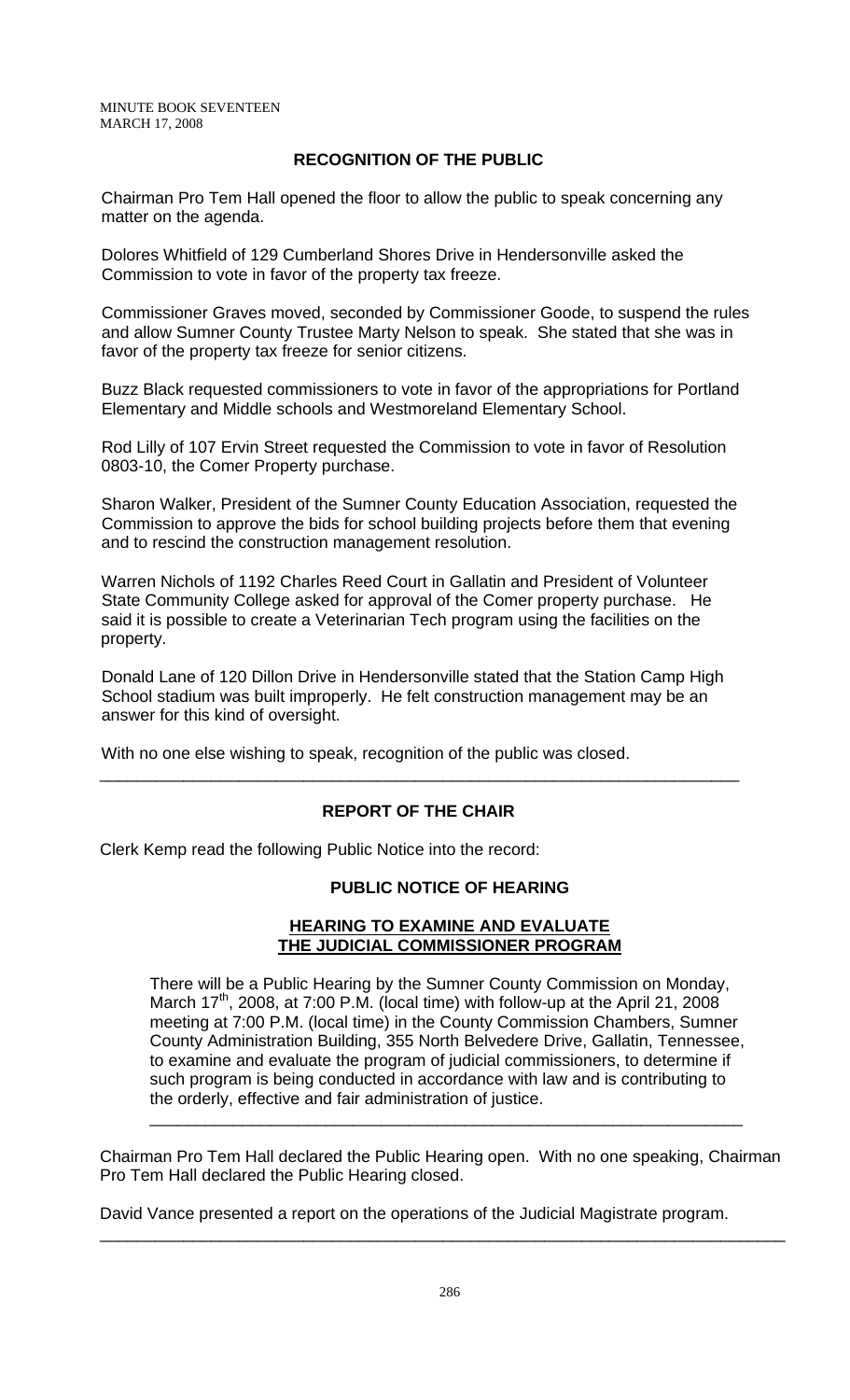#### **ETHICS COMMITTEE REPORT**

Chairman Pro Tem Hall brought forth a report on an alleged conflict of interest regarding Commissioner Steve Graves. He stated that the Ethics Committee dismissed the complaint. The law requires that a report be made.

\_\_\_\_\_\_\_\_\_\_\_\_\_\_\_\_\_\_\_\_\_\_\_\_\_\_\_\_\_\_\_\_\_\_\_\_\_\_\_\_\_\_\_\_\_\_\_\_\_\_\_\_\_\_\_\_\_\_\_\_\_\_\_\_\_\_\_\_\_\_\_\_\_\_\_

## **REPORT FROM COUNTY OFFICIALS**

 By motion of Commissioner Holt, seconded by Commissioner Goode, the commissioners approved unanimously the filing as received of the following reports: County Investments, County General Fund, County Debt Service Fund, County Highway Fund, County Capital Outlay Fund, School General Purpose Fund, School Federal Projects Fund, School Food Service Fund, Employee Health Insurance Trust Fund, Employee Dental Insurance Trust Fund, Casualty Insurance Trust Fund, County Trustee Funds, Special Reports: County Dental Insurance Claim Payments, County Health Insurance Claim Payments, County Property Tax Collections, County EMS Billing/Collections/Balances, County Sales Tax Collections, County Wheel Tax Collections, County Tax Rates/Property Values and County School Loan Program Rates. Approval of the filing of these records does not certify to the accuracy of the documents.

Chairman Pro Tem Hall introduced the following resolution:

# **0803-NOT A RESOLUTION TO APPROVE AND ACCEPT APPLICATIONS FOR NOTARY PUBLIC POSITIONS AND PERSONAL SURETY GUARANTORS**

 **WHEREAS,** according to the law of the State of Tennessee, an individual must apply for the office of notary public in the county of residence, or of their principal place of business; and

 **WHEREAS**, state statute requires personal sureties making bonds for notaries publics to be approved by the Sumner County Commission; and

 **WHEREAS,** said applicant must be approved by the County Commission assembled; and

 **–––––––––––––––––––––––––––––––––––––––––––––––––––––––––**

 **WHEREAS,** Bill Kemp, Sumner County Clerk, has certified according to the records of his office that the persons named on the attached listing labeled "SUMNER COUNTY NOTARY PUBLIC APPLICATIONS and SURETY GUARANTORS" have duly applied for the positions so sought; and

# **BE IT FURTHER RESOLVED THAT THIS TAKE EFFECT FROM AND AFTER PASSAGE.**

BROWN, KATHY A. BUCHANAN, KAREN D CHERRY, ALMA FRANCES CHITTUM, CHARLES ROY CUTRELL, ROCHELLE DENIC DICKERSON, BRITTNI E DRURY, JANA DENISE EARLES, GEORGE EAGLE EDISON III, CARL WILLIAM FOREMAN, GEORGIA ETTA GARRETT, JUDY ADAMS

KELSEY, DIONICIA RENEE LANE, DANITA MCBROOM, DONALD EDWARD MORELAND, VICKIE L OWEN, CONSTANCE LEE PARKER, KENNETH WAYNE PEDERSEN, MARYETTE PEARL ROLAND, JODI LYNN SADLER, THERESA RITTENBERRY SCRUGGS, SHARON PROCTOR SHELTON, JOSHUA DANIEL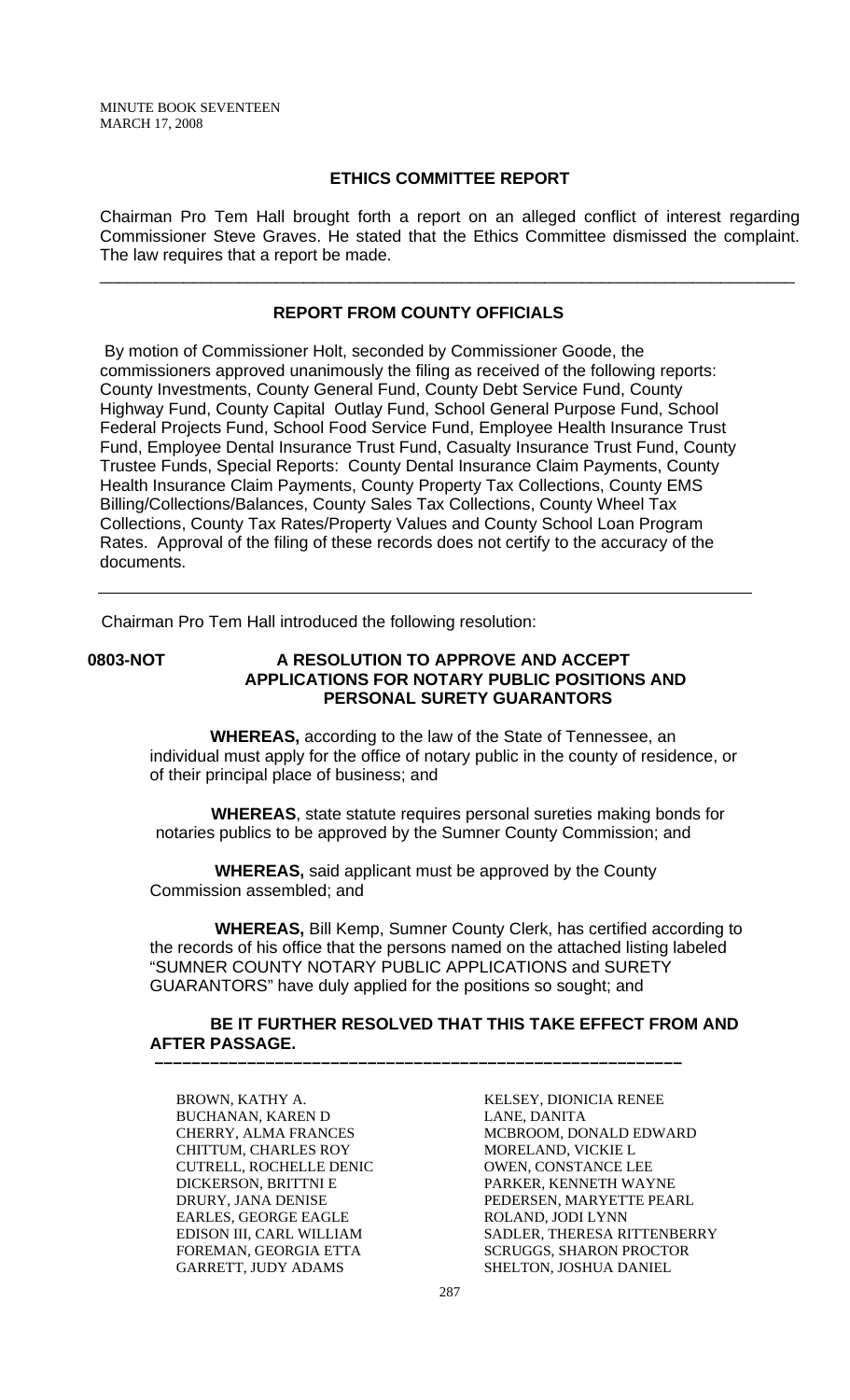GENUNG, JOHN GREGORY GREEN, WANDA LLANA GREGORY, NICHOLAS T GREGORY, SHIRLEY M HARRIS, HEATHER HAYS HUDSON, VALITA GAYE HUTCHENS, CYNTHIA L JERNIGAN, RHONDA PERDUE JOHNSON, LISA ANN

STEPHENS, ANNA MURRAY THOMAS, KEITH ALLEN WEAVER III, JOHN LAWSON WOMACK, GLORIA SWANN WOODBY, TAMARA J WOODWARD JR, BILLIE JOE WRIGHT, PATRICIA GAIL

Upon motion of Commissioner Hobbs, seconded by Commissioner Skidmore, voting was recorded in the following manner:

| 0803-NOTARY  |   | <b>Yes: 23</b>   |   | <b>No: 0</b> | <b>Abs: 1</b> |   | 07:32 PM |
|--------------|---|------------------|---|--------------|---------------|---|----------|
| <b>Stone</b> | Α | <b>Hobbs</b>     |   |              | Pospisil      | Y |          |
| Goode        | Y | Skidmore         |   |              | Freels        | Y |          |
| Hyde         | Y | Hughes           | Y |              | Kimbrough     | Y |          |
| LeMarbre     | Y | Moser            | Y |              | <b>Decker</b> | Y |          |
| England      | Y | <b>Hendricks</b> |   |              | Vaughn        | Y |          |
| Holt         | Y | <b>Matthews</b>  | Y |              | <b>Boyd</b>   | Y |          |
| Hall         | Y | Graves           |   |              | Satterfield   | Y |          |
| <b>Akins</b> |   | Fennell          |   |              | Cummings      | Y |          |

 Chairman Pro Tem Hall declared the election of notaries public by the body. \_\_\_\_\_\_\_\_\_\_\_\_\_\_\_\_\_\_\_\_\_\_\_\_\_\_\_\_\_\_\_\_\_\_\_\_\_\_\_\_\_\_\_\_\_\_\_\_\_\_\_\_\_\_\_\_\_\_\_\_\_\_\_\_\_\_\_\_\_

# **COMMITTEE ON COMMITTEES**

Commissioner LeMarbre announced an appointment to the Sumner County Planning Commission to fill the unexpired term of Ragan Hall who resigned his position. County Executive Hank Thompson recommended Norman Tripp to fill Commissioner Hall's term. Upon motion of Commissioner LeMarbre, seconded by Commissioner Goode, the Commission approved the recommendation of Mr. Tripp to serve on the Planning Commission. Commissioners Hall and Hughes abstained from the vote.

Commissioner LeMarbre announced the next month appointments to the Board of Equalization.

#### **HIGHWAY COMMISSION**

\_\_\_\_\_\_\_\_\_\_\_\_\_\_\_\_\_\_\_\_\_\_\_\_\_\_\_\_\_\_\_\_\_\_\_\_\_\_\_\_\_\_\_\_\_\_\_\_\_\_\_\_\_\_\_\_\_\_\_\_\_\_\_\_\_\_\_\_\_\_\_\_\_\_\_

Commissioner Graves introduced the following resolution and moved for approval. Commissioner Hobbs seconded the motion.

#### **0803-01 A RESOLUTION ENCOURAGING THE TENNESSEE DEPARTMENT OF TRANSPORTATION TO NAME THE BRIDGE ON LUBY BROWN ROAD IN MEMORY OF CORPORAL JERRY W. HAMMOCK AND APPROPRIATING FUNDS FOR SIGNAGE**

**BE IT RESOLVED** by the Sumner County Board of County Commissioners meeting in regular session on this the  $17<sup>th</sup>$  day of March, 2008 that this body encourages the State of Tennessee Department of Transportation ("TDOT") to name the bridge on Luby Brown Road in memory of Corporal Jerry W. Hammock; and

**BE IT FURTHER RESOLVED** that up to \$500.00 is appropriated from the County Commission fund for memorial signs; and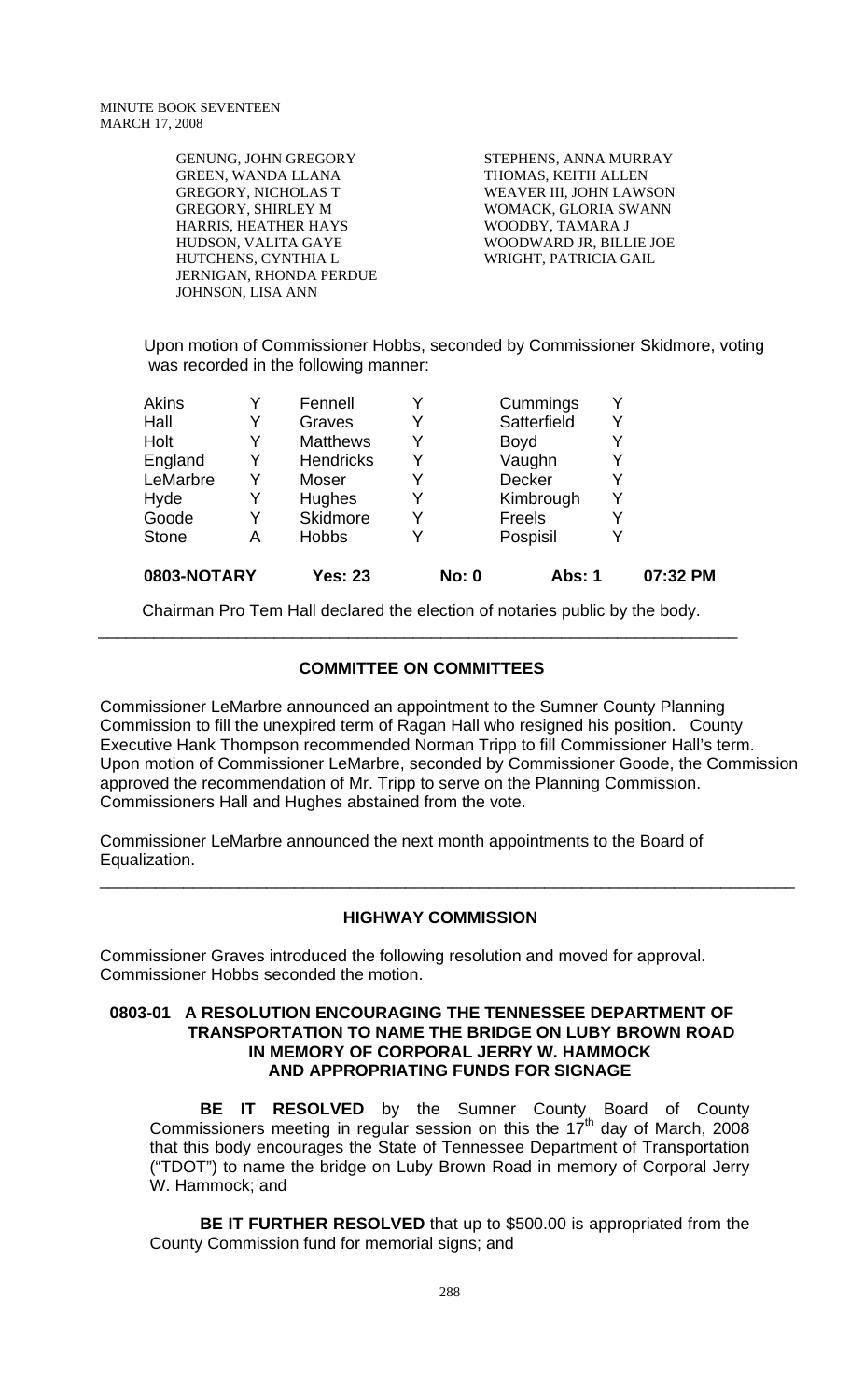**BE IT FURTHER RESOLVED** that the County Clerk forward a copy of this resolution to our state officials.

\_\_\_\_\_\_\_\_\_\_\_\_\_\_\_\_\_\_\_\_\_\_\_\_\_\_\_\_\_\_\_\_\_\_\_\_\_\_\_\_\_\_\_\_\_\_\_\_\_\_\_\_\_\_\_\_\_\_\_\_\_\_\_\_

| Y<br>Y<br>Kimbrough<br>Y<br>Y<br>Y |
|------------------------------------|
|                                    |
|                                    |
|                                    |
|                                    |
|                                    |
| Y                                  |
| Satterfield<br>Y                   |
| Y<br>Cummings                      |
|                                    |

Chairman Pro Tem Hall declared the resolution approved by the body.

\_\_\_\_\_\_\_\_\_\_\_\_\_\_\_\_\_\_\_\_\_\_\_\_\_\_\_\_\_\_\_\_\_\_\_\_\_\_\_\_\_\_\_\_\_\_\_\_\_\_\_\_\_\_\_\_\_\_

Commissioner Graves introduced the following resolution and moved for approval. Commissioner Akins seconded the motion.

#### **0803-02 A RESOLUTION COMPLETING THE REQUIREMENTS OF RESOLUTION 0712-09 REGARDING THE ROAD FEE FOR SUMNER COUNTY**

 **WHEREAS,** this body previously passed Resolution 0712-09 thereby creating a county road fee; and

**WHEREAS,** following the passage of the above referenced resolution, this body was to create a zone for fee usage as well as rules and procedures for appeals of the payments of the fee; and

 **WHEREAS,** the Highway Committee along with the County Engineer, Road Superintendent and other interested persons met and developed the necessary policies, procedures, and plans.

**NOW, THEREFORE, BE IT RESOLVED** by the Sumner County Board of County Commissioners meeting in regular session on this the  $17<sup>th</sup>$  day of March, 2008 that this body does hereby complete the terms of Resolution 0712-09 as follows:

- (1) The entire zone of interest shall be designated as all unincorporated areas of the county. With the necessary review required by this body, funds will be directed to projects in the area of need.
- (2) The appeal process of the road fee shall be as follows:

Any citizen, corporation, effected group or individual that seeks a building permit has the right to appeal payment of all or a portion of the fee to the Road Fund Appeal Committee ("The Committee").

Such appeal can be sought by submitting a letter to the County Engineer (355 N. Belvedere Drive, #210, Gallatin, Tennessee, 37066) whether by mail or submission in person, (It is the duty of the person seeking the appeal to confirm that the appeal has been received.) within thirty (30) calendar days of seeking a building permit, setting forth the map and parcel number, lot number and summary of circumstances which the fee change is sought.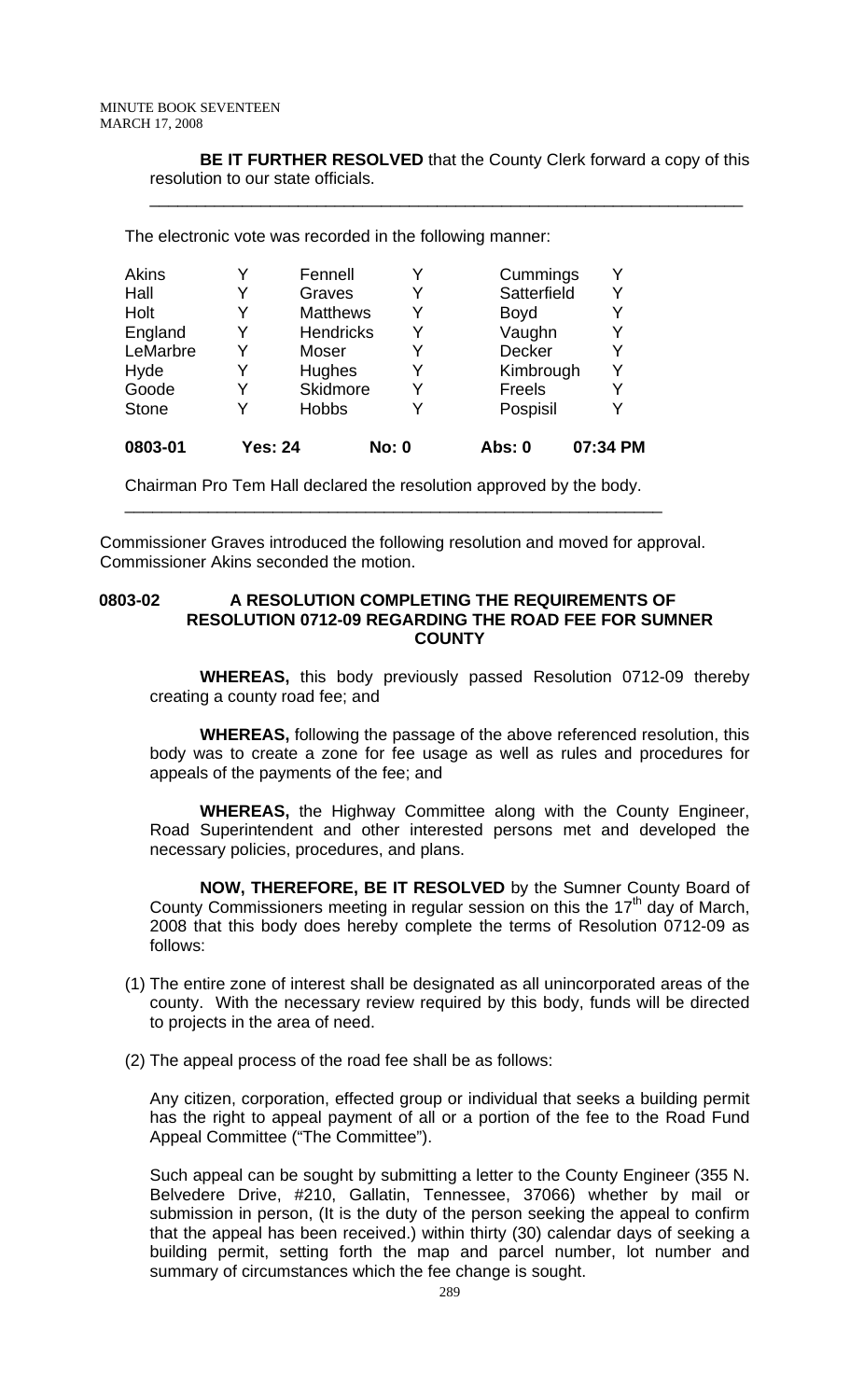Fees must be paid in full when permit is sought and if appeal is granted in whole or in part, a refund will be granted.

The Committee will do its best to consider the matters at their next regularly scheduled meeting. However, scheduling will depend on numerous factors.

Persons seeking the appeal are encouraged to be present at the meeting but attendance is not required.

The Committee shall consider each appeal and do its best to determine if an appeal is appropriate.

Developers are encouraged to propose developer financed – road improvements or donations and thereby seek credit for such road fees through the appeal committee.

Any party who disagrees with the actions of The Committee may seek an appeal of the decision to the Sumner County Commission. Such appeal must be filed in writing, so stating the reasons, with the County Clerk (355 N. Belvedere Drive, #111, Gallatin, Tennessee, 37066) within ten (10) calendar days of the decision of The Committee.

(3) Developers shall be encouraged to finance offsite road improvements for their development and seek credit for road fees through the appeal process.

\_\_\_\_\_\_\_\_\_\_\_\_\_\_\_\_\_\_\_\_\_\_\_\_\_\_\_\_\_\_\_\_\_\_\_\_\_\_\_\_\_\_\_\_\_\_\_\_\_\_\_\_\_\_\_\_\_\_\_\_\_\_\_\_\_\_\_\_\_\_\_\_\_\_\_

Commissioner Holt moved, seconded by Commissioner Goode, to amend the resolution to state on Page 2, Section (3) as follows: " developers will be encouraged to finance offsite improvements that benefit their development; and to seek credit for road fees through the appeal process." His motion clarified that internal roads in the developments are not part of the road credit process.

The electronic vote was recorded in the following manner:

| 0803-02A     |   | <b>Yes: 22</b>   | <b>No: 0</b> | <b>Abs: 1</b> | 07:41 PM |
|--------------|---|------------------|--------------|---------------|----------|
| <b>Hobbs</b> | Y | Pospisil         |              |               |          |
| Goode        | Y | Skidmore         | Y            | <b>Stone</b>  |          |
| Hyde         | Y | Hughes           | Y            | Kimbrough     | Y        |
| LeMarbre     | Y | Moser            |              | <b>Decker</b> |          |
| England      | Y | <b>Hendricks</b> | Y            | Vaughn        |          |
| Holt         | Y | <b>Matthews</b>  | Y            | <b>Boyd</b>   |          |
| Hall         | Y | Graves           | Y            | Satterfield   | Α        |
| <b>Akins</b> |   | Fennell          |              | Cummings      |          |

Chairman Pro Tem Hall declared the amendment approved by the body. \_\_\_\_\_\_\_\_\_\_\_\_\_\_\_\_\_\_\_\_\_\_\_\_\_\_\_\_\_\_\_\_\_\_\_\_\_\_\_\_\_\_\_\_\_\_\_\_\_\_\_\_\_\_\_\_\_\_

The electronic vote on the main motion as amended was recorded in the following manner:

| <b>Akins</b> | Α | Fennell          |   | Cummings    |   |
|--------------|---|------------------|---|-------------|---|
| Hall         | v | Graves           |   | Satterfield | N |
| Holt         |   | <b>Matthews</b>  |   | <b>Boyd</b> |   |
| England      | ∨ | <b>Hendricks</b> |   | Vaughn      | N |
| LeMarbre     | Y | Moser            |   | Decker      |   |
| Hyde         |   | Hughes           | N | Kimbrough   | N |
| Goode        | v | Skidmore         | v | Freels      |   |
| <b>Stone</b> | N | <b>Hobbs</b>     |   | Pospisil    |   |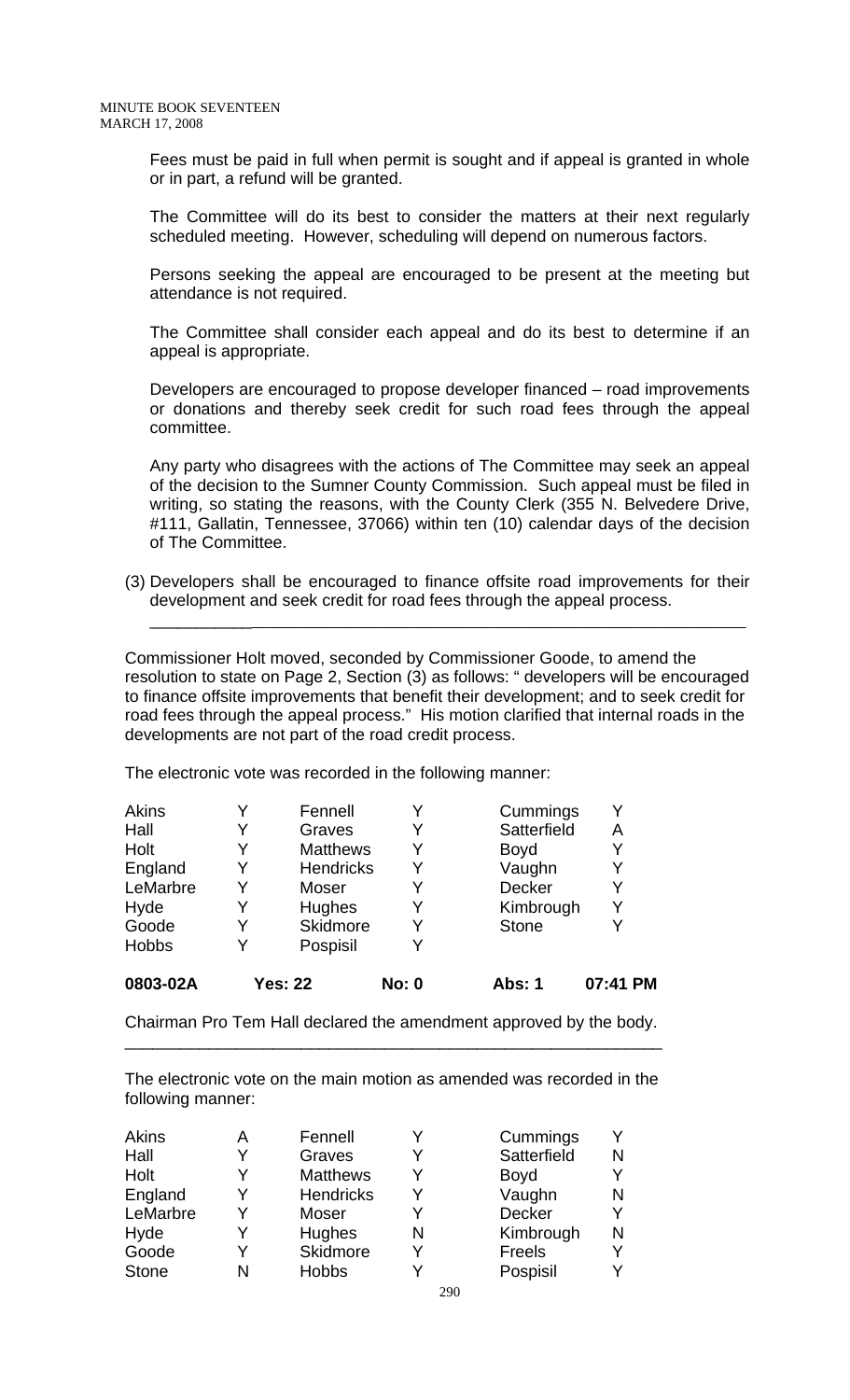#### **0803-02 Yes: 18 No: 5 Abs: 1 07:44 PM**

Chairman Pro Tem Hall declared the resolution approved by the body (amendment reflected in the above stated resolution).

#### **EDUCATION COMMITTEE**

\_\_\_\_\_\_\_\_\_\_\_\_\_\_\_\_\_\_\_\_\_\_\_\_\_\_\_\_\_\_\_\_\_\_\_\_\_\_\_\_\_\_\_\_\_\_\_\_\_\_\_\_\_\_\_\_\_\_\_\_\_\_\_\_

 Commissioner Decker reported that the Education Committee voted to approve the three school building projects presented under the Budget Committee report. He also reported on action by committee regarding construction management.

**\_\_\_\_\_\_\_\_\_\_\_\_\_\_\_\_\_\_\_\_\_\_\_\_\_\_\_\_\_\_\_\_\_\_\_\_\_\_\_\_\_\_\_\_\_\_\_\_\_\_\_\_\_\_\_\_\_\_\_\_\_\_\_\_\_\_\_\_\_**

#### **GENERAL OPERATIONS COMMITTEE**

There was no report from the General Operations Committee.

#### **EMERGENCY SERVICES COMMITTEE**

**\_\_\_\_\_\_\_\_\_\_\_\_\_\_\_\_\_\_\_\_\_\_\_\_\_\_\_\_\_\_\_\_\_\_\_\_\_\_\_\_\_\_\_\_\_\_\_\_\_\_\_\_\_\_\_\_\_\_\_\_\_\_\_\_\_\_\_\_\_** 

Commissioner Vaughn introduced the following resolution and moved for approval. Commissioner Moser seconded the motion.

#### **0803-03 A RESOLUTION ACCEPTING ASSISTANCE FROM THE SUMNER COUNTY ANTI-DRUG COALITION TO PROVIDE HELP IN COUNTY ANTI-DRUG PROGRAMS**

 **BE IT RESOLVED** by the Sumner County Board of County Commissioners meeting in regular session on this the 17<sup>th</sup> day of March, 2008 that this body does hereby accept assistance from the Sumner County Anti-Drug Coalition in order to provide solutions to eliminate substance abuse in Sumner County. \_\_\_\_\_\_\_\_\_\_\_\_\_\_\_\_\_\_\_\_\_\_\_\_\_\_\_\_\_\_\_\_\_\_\_\_\_\_\_\_\_\_\_\_\_\_\_\_\_\_\_\_\_\_\_\_\_\_\_\_\_\_\_\_

The electronic vote was recorded in the following manner:

| 0803-03      | <b>Yes: 24</b> |                  | <b>No: 0</b> | <b>Abs: 0</b> | 07:47 PM |
|--------------|----------------|------------------|--------------|---------------|----------|
| <b>Stone</b> | Y              | <b>Hobbs</b>     | Y            | Pospisil      | Y        |
| Goode        | Y              | Skidmore         | Y            | Freels        | Y        |
| Hyde         |                | Hughes           | Y            | Kimbrough     | Y        |
| LeMarbre     | Y              | Moser            | Y            | <b>Decker</b> | Y        |
| England      | Y              | <b>Hendricks</b> | Y            | Vaughn        | Y        |
| Holt         |                | <b>Matthews</b>  | Y            | <b>Boyd</b>   |          |
| Hall         |                | Graves           | Y            | Satterfield   | Y        |
| <b>Akins</b> | v              | Fennell          | Y            | Cummings      | Y        |

Chairman Pro Tem Hall declared the resolution approved by the body.

#### **PUBLIC WORKS COMMITTEE**

\_\_\_\_\_\_\_\_\_\_\_\_\_\_\_\_\_\_\_\_\_\_\_\_\_\_\_\_\_\_\_\_\_\_\_\_\_\_\_\_\_\_\_\_\_\_\_\_\_\_\_\_\_\_\_\_\_\_\_\_\_\_\_\_\_\_\_

There was no report from the General Operations Committee.

#### **LEGISLATIVE COMMITTEE**

\_\_\_\_\_\_\_\_\_\_\_\_\_\_\_\_\_\_\_\_\_\_\_\_\_\_\_\_\_\_\_\_\_\_\_\_\_\_\_\_\_\_\_\_\_\_\_\_\_\_\_\_\_\_\_\_\_\_\_\_\_\_\_\_\_\_\_\_\_\_

There was no report from the General Operations Committee.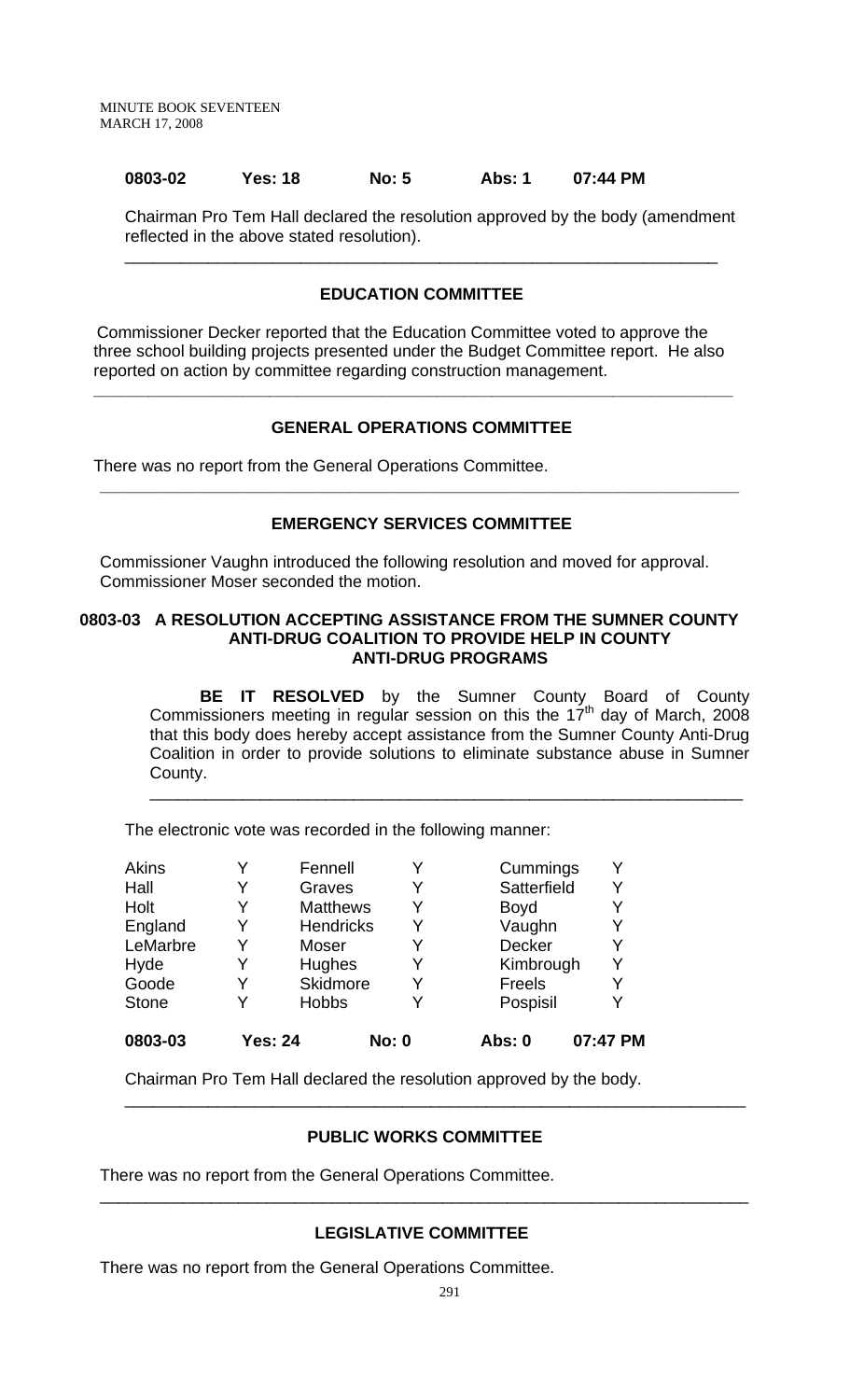## **BUDGET COMMITTEE**

 $\overline{a}$  , and the contribution of the contribution of the contribution of the contribution of the contribution of the contribution of the contribution of the contribution of the contribution of the contribution of the co

Commissioner Moser introduced the following resolution and moved for approval. Commissioner Hobbs seconded the motion.

## **0803-05 A RESOLUTION TO ADOPT THE PROPERTY TAX FREEZE PROGRAM AS PROVIDED FOR IN 2007 PUBLIC CHAPTER 581**

**WHEREAS,** Chapter 581 of the Public Acts of 2007, codified in Tennessee Code Annotated §67-5-705, is a local option law which authorizes counties to adopt a property tax freeze program; and

**WHEREAS,** the Sumner County Legislative Body has determined that it is in the best interest of Sumner County that the county adopt the property tax freeze program.

**NOW, THEREFORE, BE IT RESOLVED** by the Sumner County Board of County Commissioners meeting in regular session on this the 17<sup>th</sup> day of March, 2008 that this body does hereby adopt the property tax freeze program as follows:

**SECTION 1.** The property tax freeze program as provided for in Chapter 581 of the Public Acts of 2007, codified in Tennessee Code Annotated §67-5- 705, is hereby adopted by the county legislative body of Sumner County.

**SECTION 2.** The property tax freeze program shall be implemented and administered in accordance with Tennessee Code Annotated §67-5-705 and the rules promulgated by the State Board of Equalization through the Division of Property Assessments.

**SECTION 3.** The County Clerk shall file a copy of this resolution with the Division of Property Assessments within forty-five (45) days of its adoption.

**BE IT FURTHER RESOLVED** that the trustee is authorized to act as the verification agent for any interested city within the county at a cost of ten dollars (\$10.00) per citizen applicant with such fee to be billed to and paid by the city.

\_\_\_\_\_\_\_\_\_\_\_\_\_\_\_\_\_\_\_\_\_\_\_\_\_\_\_\_\_\_\_\_\_\_\_\_\_\_\_\_\_\_\_\_\_\_\_\_\_\_\_\_\_\_\_\_\_\_\_\_\_\_\_\_

The electronic vote was recorded in the following manner:

| 0803-05      | <b>Yes: 24</b> |                  | <b>No: 0</b> | Abs: 0        | 07:48 PM |
|--------------|----------------|------------------|--------------|---------------|----------|
| <b>Stone</b> |                | <b>Hobbs</b>     |              | Pospisil      | v        |
| Goode        | Y              | <b>Skidmore</b>  | Y            | Freels        | Y        |
| Hyde         |                | Hughes           | Y            | Kimbrough     | Y        |
| LeMarbre     | Y              | Moser            | Y            | <b>Decker</b> | Y        |
| England      | Y              | <b>Hendricks</b> | Y            | Vaughn        | Y        |
| Holt         |                | <b>Matthews</b>  | Y            | <b>Boyd</b>   |          |
| Hall         |                | Graves           | Y            | Satterfield   | Y        |
| <b>Akins</b> | Y              | Fennell          |              | Cummings      | Y        |

Chairman Pro Tem Hall declared the resolution approved by the body.

Commissioner Moser introduced the following resolution and moved for approval. Commissioner LeMarbre seconded the motion.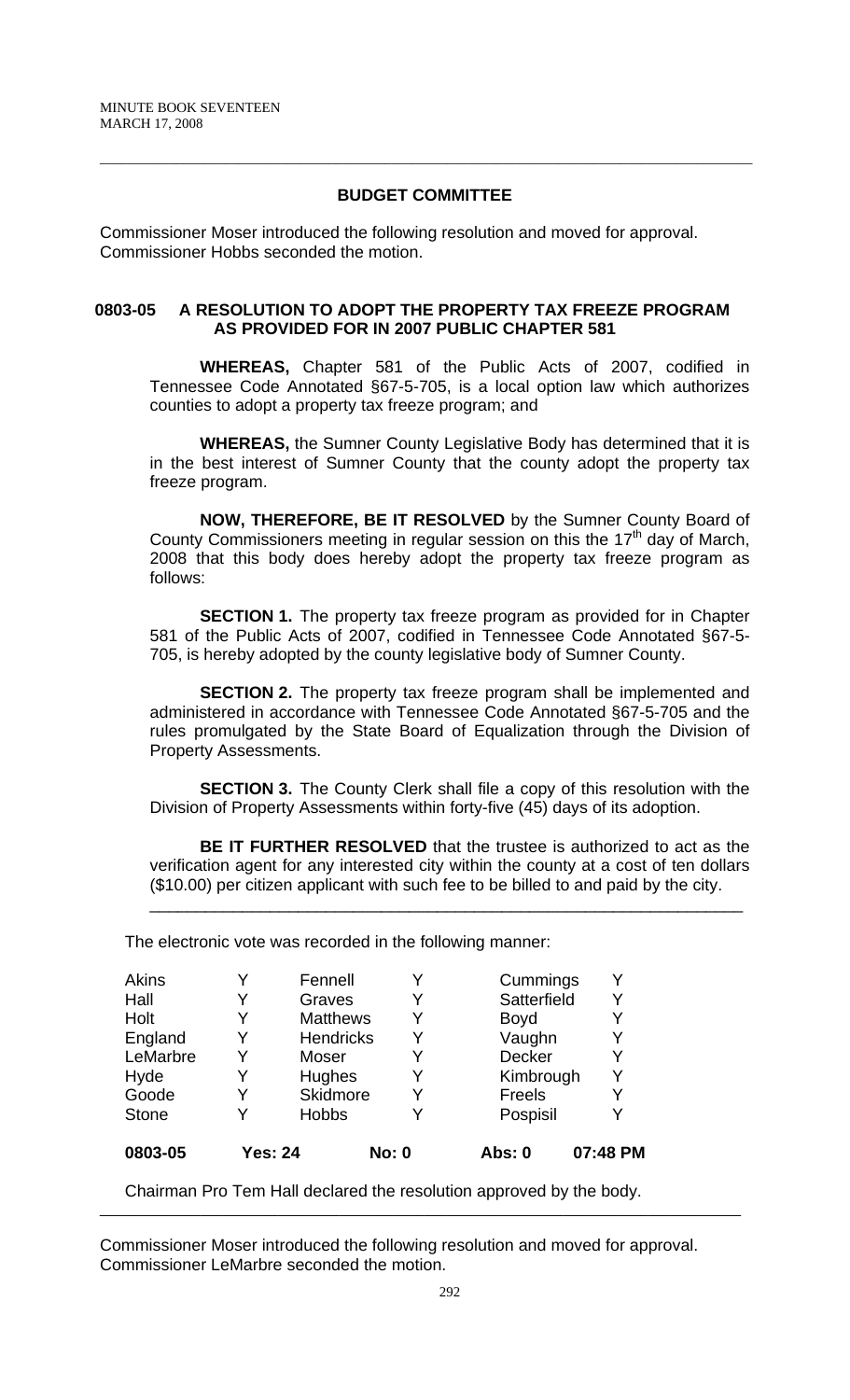#### **0803-06 A RESOLUTION AMENDING RESOLUTION 0712-05 IN ORDER TO ADDRESS THE EMERGING SCHOOL NEEDS**

 **WHEREAS,** this body passed Resolution 0712-05 in order to direct that before requests for funds are sought by any group or organization that certain requirements be met; and

**WHEREAS,** Resolution 0712-05 requires that a construction management element be included in all funding requests for building construction; and

**WHEREAS,** an emergency situation exists with regard to the necessary time table for the construction of new schools; and

**WHEREAS,** the Board of Education at the time of the passage of Resolution 0712-05 had already begun the process beginning Portland middle school, Portland elementary school, Westmoreland elementary school, and Drakes Creek middle school.

 **NOW, THEREFORE, BE IT RESOLVED** by the Sumner County Board of County Commissioners meeting in regular session on this the  $17<sup>th</sup>$  day of March, 2008 that this body does hereby, in an effort to aid in the construction of schools so that four new facilities can be ready to open with the start of school in 2009, make funds available to construct Portland middle school, Portland elementary school, Westmoreland elementary school, and Drakes Creek middle school without the requirements of resolution 0712-05.

Commissioner England moved, seconded by Commissioner Akins, to delete construction management from the resolution.

\_\_\_\_\_\_\_\_\_\_\_\_\_\_\_\_\_\_\_\_\_\_\_\_\_\_\_\_\_\_\_\_\_\_\_\_\_\_\_\_\_\_\_\_\_\_\_\_\_\_\_\_\_\_\_\_\_\_\_\_\_\_\_\_

The electronic vote was recorded in the following manner:

| 0803-06A     |   | <b>Yes: 12</b>   | <b>No: 10</b> | Abs: 1       | 08:28 PM |
|--------------|---|------------------|---------------|--------------|----------|
| Pospisil     | Y | Hyde             | Y             |              |          |
| Freels       | Y | <b>Stone</b>     | Y             | <b>Hobbs</b> | Y        |
| Kimbrough    | N | Goode            | N             | Skidmore     | Y        |
| LeMarbre     | N | Decker           | Ν             | Hughes       | N        |
| England      | Y | <b>Hendricks</b> | Y             | Vaughn       | N        |
| Holt         | N | <b>Matthews</b>  | N             | <b>Boyd</b>  | Y        |
| Hall         | Α | Graves           | Y             | Satterfield  | Y        |
| <b>Akins</b> | Y | Fennell          | N             | Cummings     | N        |

\_\_\_\_\_\_\_\_\_\_\_\_\_\_\_\_\_\_\_\_\_\_\_\_\_\_\_\_\_\_\_\_\_\_\_\_\_\_\_\_\_\_\_\_\_\_\_\_\_\_\_\_\_\_\_\_\_\_

Chairman Pro Tem Hall declared the amendment failed.

The electronic vote was recorded in the following manner:

| 0803-06     | <b>Yes: 14</b> |          | <b>No: 3</b> | <b>Abs: 1</b>   | 08:29 PM |
|-------------|----------------|----------|--------------|-----------------|----------|
| Goode       |                | Freels   |              | Pospisil        | v        |
| Hyde        | Y              | Hughes   | N            | Kimbrough       | Υ        |
| LeMarbre    | V              | Moser    | V            | Decker          | Υ        |
| <b>Boyd</b> | Y              | England  | N            | Vaughn          | N        |
| Graves      | v              | Holt     |              | <b>Matthews</b> | Υ        |
| Fennell     | v              | Cummings |              | Hall            | А        |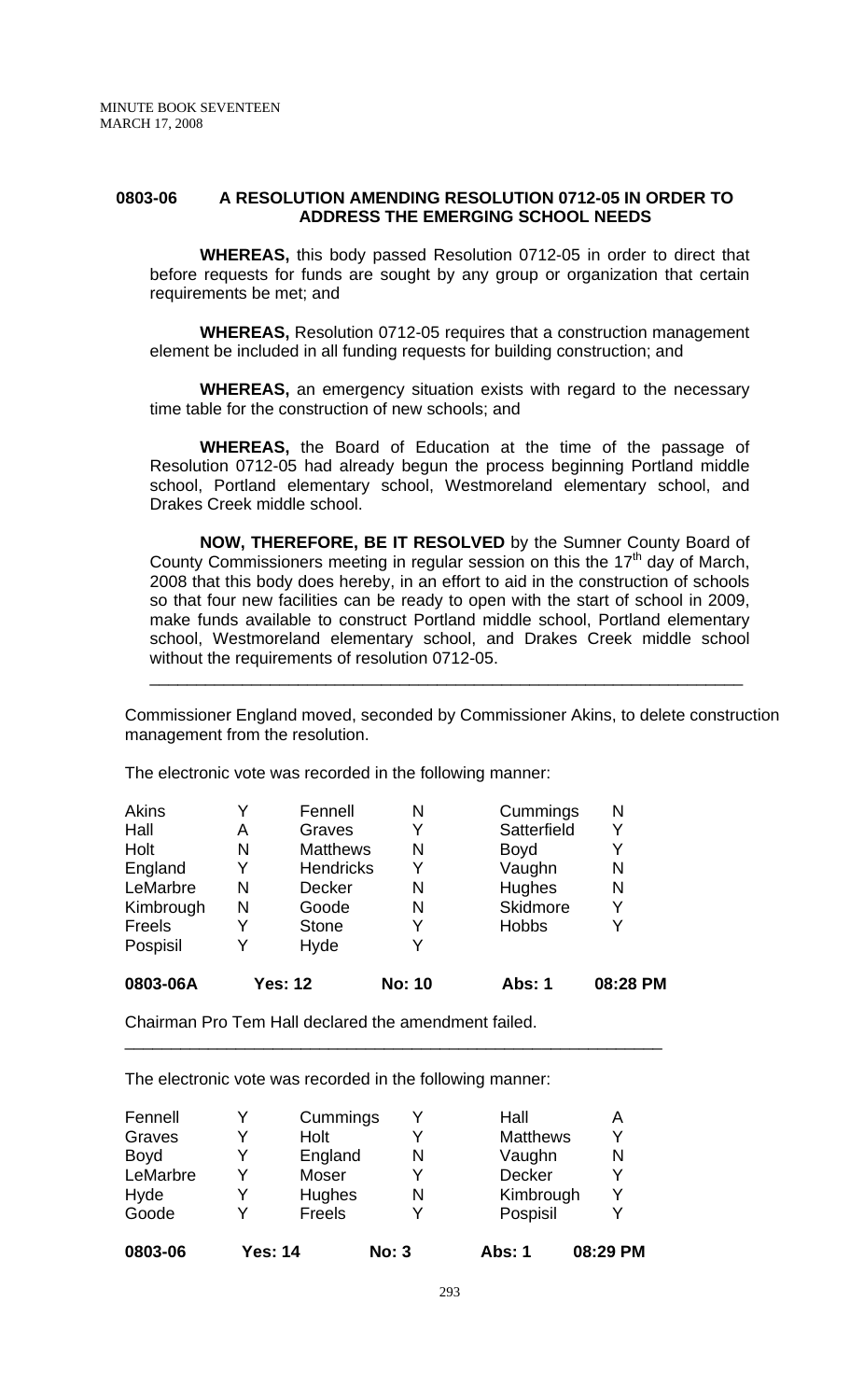Chairman Pro Tem Hall declared the resolution approved by the body.

\_\_\_\_\_\_\_\_\_\_\_\_\_\_\_\_\_\_\_\_\_\_\_\_\_\_\_\_\_\_\_\_\_\_\_\_\_\_\_\_\_\_\_\_\_\_\_\_\_\_\_\_\_\_\_\_\_\_\_

Commissioner Moser introduced the following resolution and moved for approval. Commissioner Pospisil seconded the motion. Commissioner Vaughn moved, seconded by Commissioner Pospisil, to group Resolution 0803-07, 0803-08 and 0803-09.

Chairman Pro Tem Hall stated that he had an indirect conflict of interest but would be participating in the vote.

## **0803-07 A RESOLUTION APPROPRIATING \$15,374,438.00 FROM THE OCTOBER 2007 BOND ISSUE TO THE BOARD OF EDUCATION FOR THE CONSTRUCTION OF THE PORTLAND MIDDLE SCHOOL**

 **BE IT RESOLVED** by the Sumner County Board of County Commissioners meeting in regular session on this the  $17<sup>th</sup>$  day of March, 2008 that this body does hereby appropriate \$15,374,438.00 from the October 2007 Bond Issue to the Board of Education for the construction of the Portland middle school.

\_\_\_\_\_\_\_\_\_\_\_\_\_\_\_\_\_\_\_\_\_\_\_\_\_\_\_\_\_\_\_\_\_\_\_\_\_\_\_\_\_\_\_\_\_\_\_\_\_\_\_\_\_\_\_\_\_\_\_\_\_\_\_\_

#### 0803-08 A RESOLUTION APPROPRIATING \$13,237,597.00 FROM THE **OCTOBER 2007 BOND ISSUE TO THE BOARD OF EDUCATION FOR THE CONSTRUCTION OF THE PORTLAND ELEMENTARY SCHOOL**

 **BE IT RESOLVED** by the Sumner County Board of County Commissioners meeting in regular session on this the  $17<sup>th</sup>$  day of March, 2008 that this body does hereby appropriate \$13,237,597.00 from the October 2007 Bond Issue to the Board of Education for the construction of the Portland elementary school.

\_\_\_\_\_\_\_\_\_\_\_\_\_\_\_\_\_\_\_\_\_\_\_\_\_\_\_\_\_\_\_\_\_\_\_\_\_\_\_\_\_\_\_\_\_\_\_\_\_\_\_\_\_\_\_\_\_\_\_\_\_\_\_\_

# **0803-09 A RESOLUTION APPROPRIATING \$12,927,938.00 FROM THE OCTOBER 2007 BOND ISSUE TO THE BOARD OF EDUCATION FOR THE CONSTRUCTION OF THE WESTMORELAND ELEMENTARY SCHOOL**

 **BE IT RESOLVED** by the Sumner County Board of County Commissioners meeting in regular session on this the  $17<sup>th</sup>$  day of March, 2008 that this body does hereby appropriate \$12,927,938.00 from the October 2007 Bond Issue to the Board of Education for the construction of the Westmoreland elementary school.

\_\_\_\_\_\_\_\_\_\_\_\_\_\_\_\_\_\_\_\_\_\_\_\_\_\_\_\_\_\_\_\_\_\_\_\_\_\_\_\_\_\_\_\_\_\_\_\_\_\_\_\_\_\_\_\_\_\_\_\_\_\_\_\_

The electronic vote was recorded in the following manner:

| 0803-07A     |   | <b>Yes: 23</b>   | <b>No: 1</b> | Abs: 0      | 08:37 PM |
|--------------|---|------------------|--------------|-------------|----------|
| <b>Stone</b> | Y | <b>Hobbs</b>     |              | Pospisil    |          |
| Goode        | Y | Skidmore         |              | Freels      |          |
| Hyde         | Y | Hughes           | N            | Kimbrough   | Y        |
| LeMarbre     | Y | Moser            |              | Decker      |          |
| England      | Y | <b>Hendricks</b> |              | Vaughn      |          |
| Holt         | Y | <b>Matthews</b>  | Y            | <b>Boyd</b> |          |
| Hall         | Y | Graves           |              | Satterfield | Y        |
| Akins        |   | Fennell          |              | Cummings    |          |

Chairman Pro Tem Hall declared the resolution approved by the body.

\_\_\_\_\_\_\_\_\_\_\_\_\_\_\_\_\_\_\_\_\_\_\_\_\_\_\_\_\_\_\_\_\_\_\_\_\_\_\_\_\_\_\_\_\_\_\_\_\_\_\_\_\_\_\_\_\_\_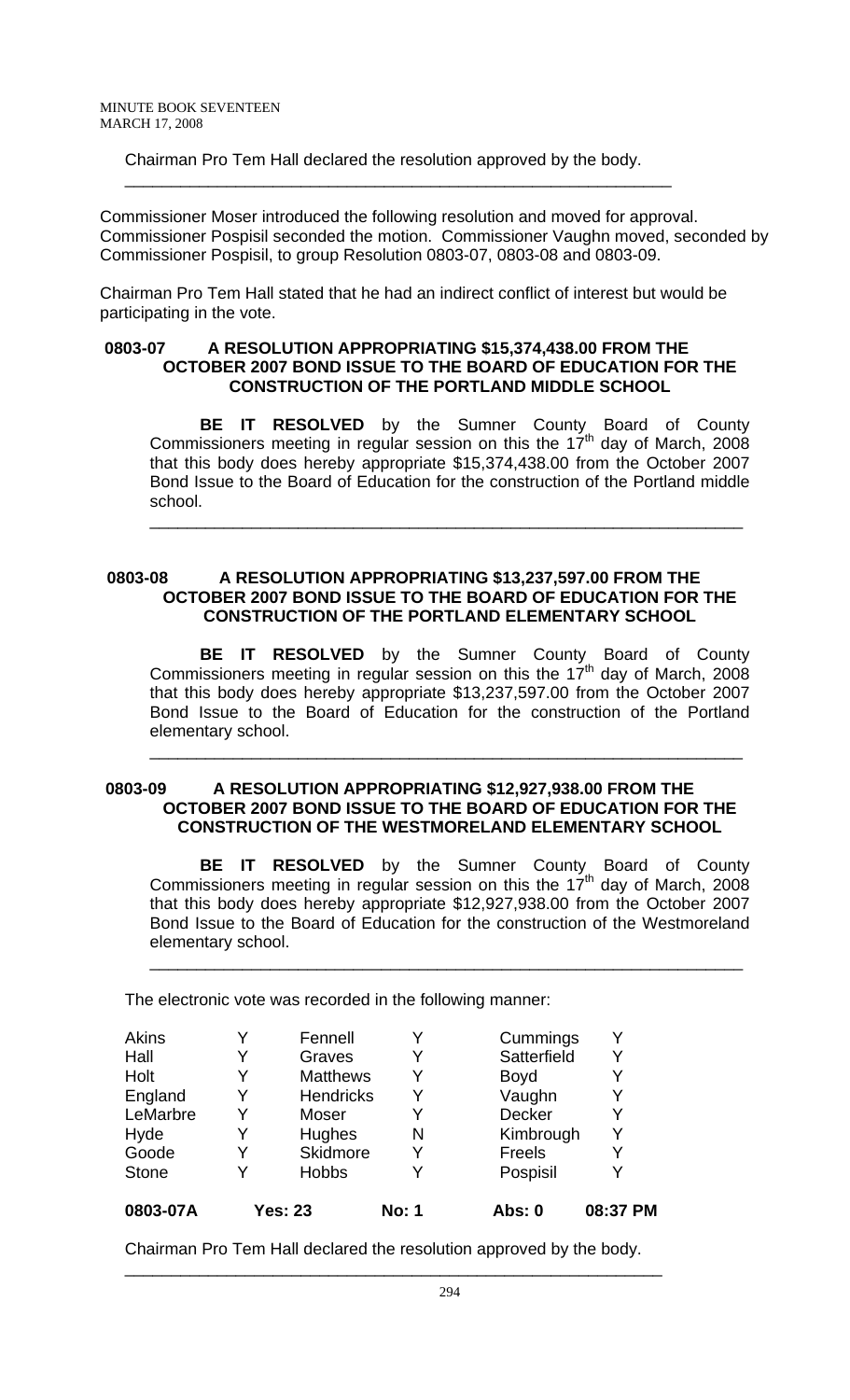Commissioner Moser introduced the following resolution and moved for approval. Commissioner Vaughn seconded the motion.

### **0803-10 A RESOLUTION APPROPRIATING \$500,000.00 AND APPROVING A TEN (10) YEAR, INTEREST FREE NOTE FOR THE PURCHASE OF THE COMER HOUSE AND FIVE (5) ACRE TRACT, AND AUTHORIZING THE LEASE OF THE COMPANION PROPERTY FOR GREEN SPACE AND TOURISM ACTIVITIES PURSUANT TO THE TERMS AND AGREEMENTS SET FORTH**

**WHEREAS,** the property known as the Comer Farm serves as a gateway to the heart of our county, standing as a historical and agricultural treasure trove that should be preserved and maintained for future generations; and

**WHEREAS,** The Comer Farm is presently owned by the Rogers Group, Inc. (hereinafter referred to as the "Rogers Group") and in a effort to maintain this historical property as well as green space in our county, Rogers Group has offered to sell a five acre tract with the existing house and lease a parcel of over 116 acres including the historical barns to Sumner County pursuant to the terms set forth in this resolution and supporting documents; and

**WHEREAS,** this body wishes to continue the historical traditions of our county while also partnering with various groups to develop future endeavors for generations to come at both the House Tract and the Barn Tract.

**NOW, THEREFORE, BE IT RESOLVED** by the Sumner County Board of County Commissioners meeting in regular session on this the  $17<sup>th</sup>$  day of March, 2007 that this body does hereby authorize the purchase and lease of the selected parcels of the Comer Farm from the Rogers Group, pursuant to the following terms and conditions:

- 1. Sumner County (hereinafter referred to as "The County") and Rogers Group shall enter into a CONTRACT OF SALE for the five (5) acre tract (hereinafter referred to as the "House Tract") (attached herewith as Exhibit 1).
- 2. The sale of the House Tract shall include a five hundred thousand dollar (\$500,000.00) purchase price at the time of closing as well as a DEED OF TRUST NOTE (attached herewith as Exhibit 2) which shall detail the annual one hundred thousand dollar (\$100,000.00) payment to complete the purchase over a ten (10) year period.
- 3. At closing, the County shall be given a SPECIAL WARRANTY DEED WITH REPURCHASE OPTION AND RESTRICTIONS (attached herewith as Exhibit 3) as evidence of transfer of the House Tract to the County.
- 4. The County and Rogers Group shall enter into a LEASE AGREEMENT which details the lease of the one hundred sixteen (116) acre parcel which includes the historical barns (hereinafter referred to as the "Barn Tract") (attached herewith as Exhibit 4).
- 5. The County shall use the Barn Tract to promote tourism, educational endeavors and any other uses related to historical and economic preservation.
- 6. A large animal veterinary training program as well as other education courses will be developed for the Barn Tract.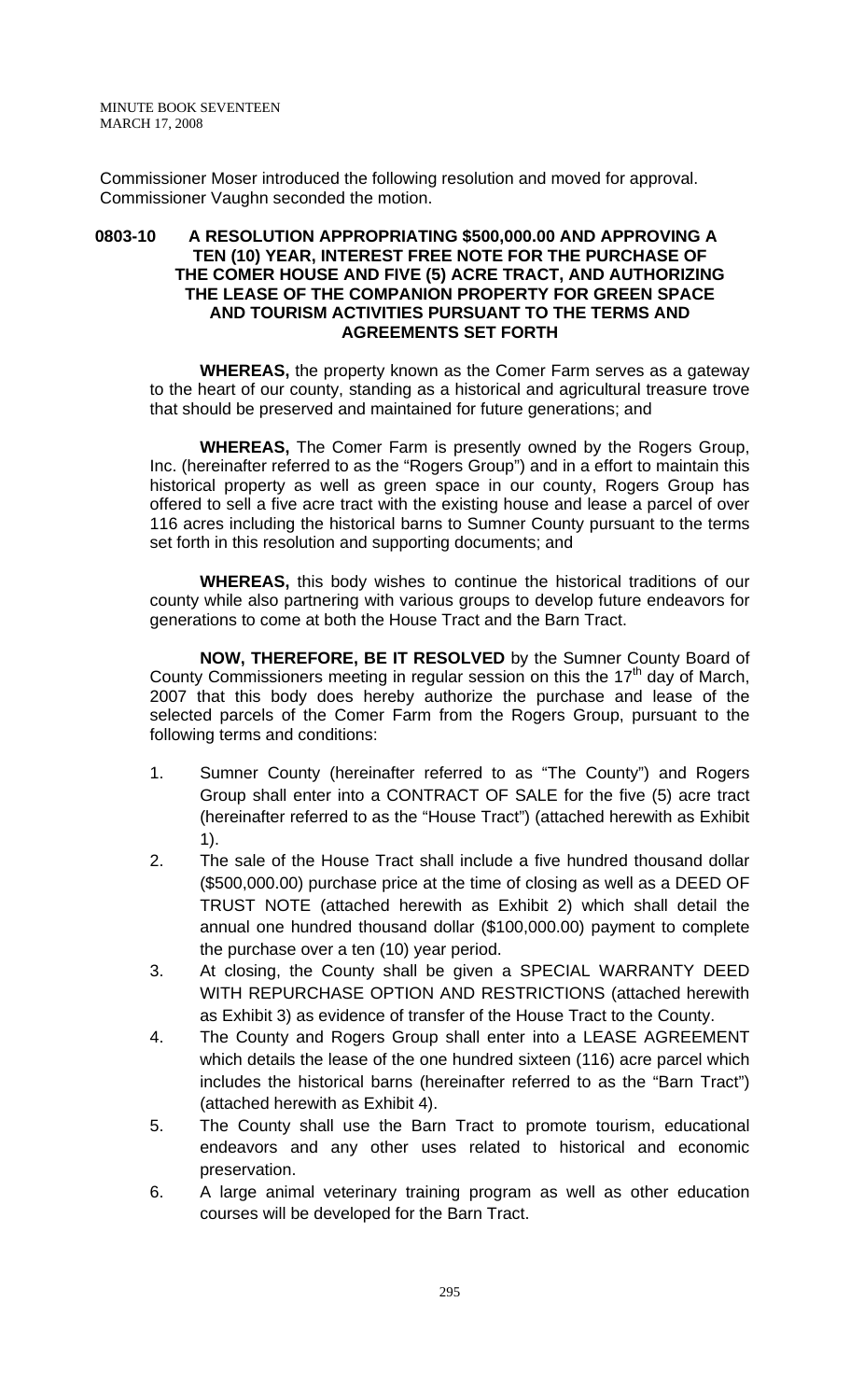7. The House Tract shall be developed and used to provide a gateway to Sumner County, housing a welcome center, tourism office, and related activities.

Commissioner Moser moved, seconded by Commissioner Vaughn, to approve the purchase of the Comer Property, and to authorize Budget Committee Chairman and Vice Chairman and the County Law Director to negotiate and execute the contract with Rogers Group.

 $\mathcal{L} = \{ \mathcal{L} = \{ \mathcal{L} = \mathcal{L} \} \cup \{ \mathcal{L} = \{ \mathcal{L} = \mathcal{L} \} \cup \{ \mathcal{L} = \{ \mathcal{L} = \mathcal{L} \} \cup \{ \mathcal{L} = \{ \mathcal{L} = \mathcal{L} \} \cup \{ \mathcal{L} = \{ \mathcal{L} = \mathcal{L} \} \cup \{ \mathcal{L} = \{ \mathcal{L} = \mathcal{L} \} \cup \{ \mathcal{L} = \{ \mathcal{L} = \mathcal{L} \} \cup \{ \mathcal{L} = \{ \mathcal{L}$ 

Commissioner Hobbs moved, seconded by Commissioner Satterfield, to defer the matter, requesting the Budget Committee to take another look at this purchase and contract. Furthermore, Commissioner Hobbs moved to request the County Executive's office to come back with cost estimates of the employment of an environmentalists and structural engineer to evaluate the Comer house.

The electronic vote was recorded in the following manner:

| 0803-10B     |   | <b>Yes: 17</b>   | <b>No: 6</b> | Abs: 1        | 08:56 PM     |
|--------------|---|------------------|--------------|---------------|--------------|
| <b>Stone</b> | Y | <b>Hobbs</b>     |              | Pospisil      | V            |
| Goode        | N | Skidmore         |              | <b>Freels</b> | N            |
| Hyde         | N | Hughes           | N            | Kimbrough     | Y            |
| LeMarbre     | Y | Moser            | Y            | Decker        | Y            |
| England      | Y | <b>Hendricks</b> | Y            | Vaughn        | N            |
| Holt         | Α | <b>Matthews</b>  |              | <b>Boyd</b>   |              |
| Hall         | Ν | Graves           |              | Satterfield   | Y            |
| Akins        | v | Fennell          |              | Cummings      | $\checkmark$ |

Chairman Pro Tem Hall declared the resolution approved by the body. The resulting resolution was prepared as follows:

#### **0803-19 A RESOLUTION DEFERRING THE COMER CONTRACT TO THE BUDGET COMMITTEE FOR RECONSIDERATION AND TO DETERMINE THE COST OF AN ENVIRONMENTAL AND STRUCTURAL EVALUATION OF THE HOUSE**

 **BE IT RESOLVED** by the Sumner County Board of County Commissioners meeting in regular session on this the  $17<sup>th</sup>$  day of March, 2008 that this body does hereby defer the Comer contract to the Budget Committee for reconsideration and to determine the cost of an environmental and structural evaluation of the house.

\_\_\_\_\_\_\_\_\_\_\_\_\_\_\_\_\_\_\_\_\_\_\_\_\_\_\_\_\_\_\_\_\_\_\_\_\_\_\_\_\_\_\_\_\_\_\_\_\_\_\_\_\_\_\_\_\_\_\_\_\_\_\_\_

Commissioner Moser introduced the following resolution and moved for approval. Commissioner Freels seconded the motion.

#### **0803-11 A RESOLUTION APPROPRIATING \$2,200,000.00 FROM THE PRINCIPAL ON NOTE-GENERAL ACCOUNT TO VARIOUS ACCOUNTS WITHIN DEBT SERVICE OF THE FINANCE DEPARTMENT FOR SPECIFIC PROJECTS**

**BE IT RESOLVED** by the Sumner County Board of County Commissioners meeting in regular session on this the  $17<sup>th</sup>$  day of March, 2008 that this body hereby appropriates \$2,200,000.00 from the Principal on Note-General Account (151-82110-602) to various accounts within Debt Service of the Finance Department for specific projects as shown on the attachment herewith (in file).

Commissioner Stone moved, seconded by Commissioner Hobbs, to strike the \$500,000.00 set aside for the Comer purchase in the resolution.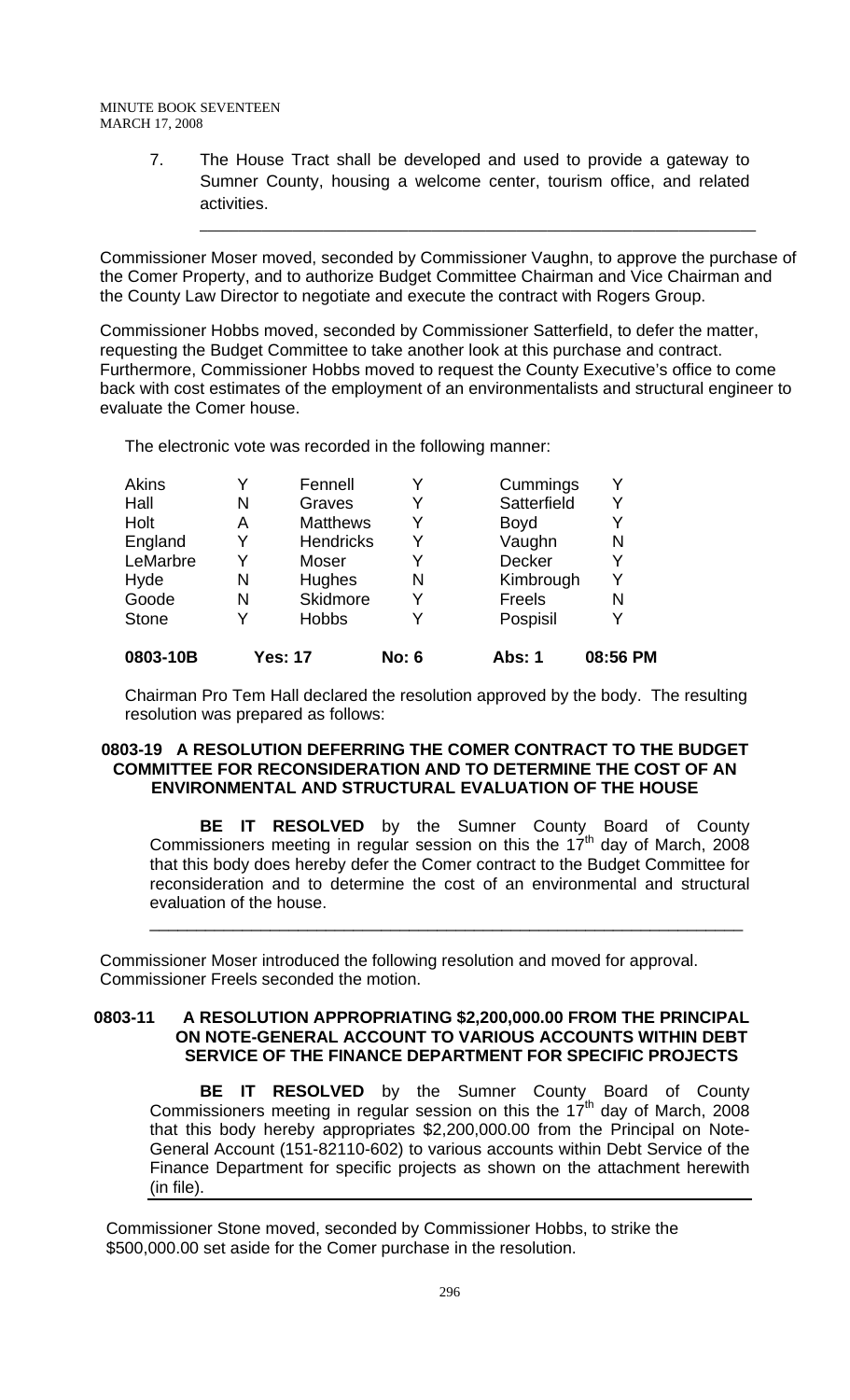Upon motion of Commissioner Goode and duly seconded, the Commission voted to suspend the rules and allow Director of Finance Rachel Nichols to speak regarding a request by County Executive Hank Thompson.

Commissioner Hughes moved, seconded by Commissioner Hobbs, to have the Shackle Island building be evaluated by an engineer and environmentalist in order to proceed with the demolition of the old building.

The electronic vote was recorded in the following manner:

| <b>Akins</b> |                | Fennell         | Y            | Cummings      |          |
|--------------|----------------|-----------------|--------------|---------------|----------|
| Hall         |                | Graves          | Y            | Satterfield   | Y        |
| Holt         |                | <b>Matthews</b> | Y            | <b>Boyd</b>   |          |
| England      | Y              | Hendricks       | Y            | Vaughn        | Y        |
| LeMarbre     | Y              | Moser           | Y            | <b>Decker</b> | Y        |
| Hyde         |                | Hughes          | Y            | Kimbrough     | Y        |
| Goode        |                | Skidmore        | Y            | Freels        | Y        |
| <b>Stone</b> |                | <b>Hobbs</b>    | Y            | Pospisil      |          |
| 0803-11      | <b>Yes: 24</b> |                 | <b>No: 0</b> | Abs: 0        | 09:06 PM |

Chairman Pro Tem Hall declared the amendment to the amendment approved by the body.

The electronic vote on Commissioner Stone's resolution was recorded in the following manner:

\_\_\_\_\_\_\_\_\_\_\_\_\_\_\_\_\_\_\_\_\_\_\_\_\_\_\_\_\_\_\_\_\_\_\_\_\_\_\_\_\_\_\_\_\_\_\_\_\_\_\_\_\_\_\_\_\_\_

| 0803-11A     |   | Yes: 18          | <b>No: 5</b> | <b>Abs: 1</b> | 09:06 PM |
|--------------|---|------------------|--------------|---------------|----------|
| <b>Stone</b> | Y | <b>Hobbs</b>     |              | Pospisil      |          |
| Goode        | N | Skidmore         | Y            | Freels        | N        |
| Hyde         | N | Hughes           | Y            | Kimbrough     | Y        |
| LeMarbre     | Y | Moser            |              | <b>Decker</b> |          |
| England      | Y | <b>Hendricks</b> | Y            | Vaughn        | N        |
| Holt         | Α | <b>Matthews</b>  | Y            | <b>Boyd</b>   |          |
| Hall         | N | Graves           | Y            | Satterfield   | Y        |
| <b>Akins</b> |   | Fennell          |              | Cummings      | Y        |

Chairman Pro Tem Hall declared the amendment approved by the body. \_\_\_\_\_\_\_\_\_\_\_\_\_\_\_\_\_\_\_\_\_\_\_\_\_\_\_\_\_\_\_\_\_\_\_\_\_\_\_\_\_\_\_\_\_\_\_\_\_\_\_\_\_\_\_\_\_\_

The electronic vote was recorded in the following manner:

| 0803-11B     |   | <b>Yes: 23</b>   | <b>No: 1</b> | <b>Abs: 0</b> | 09:05 PM |
|--------------|---|------------------|--------------|---------------|----------|
| <b>Stone</b> | Y | <b>Hobbs</b>     |              | Pospisil      |          |
| Goode        | Y | Skidmore         |              | Freels        | N        |
| Hyde         | Y | Hughes           | Y            | Kimbrough     |          |
| LeMarbre     | Y | Moser            |              | <b>Decker</b> |          |
| England      | Y | <b>Hendricks</b> | Y            | Vaughn        |          |
| Holt         | Y | <b>Matthews</b>  | Y            | <b>Boyd</b>   |          |
| Hall         | Y | Graves           | Y            | Satterfield   |          |
| Akins        |   | Fennell          |              | Cummings      |          |

Chairman Pro Tem Hall declared the motion as amended approved by the body. The resulting resolution was prepared as follows: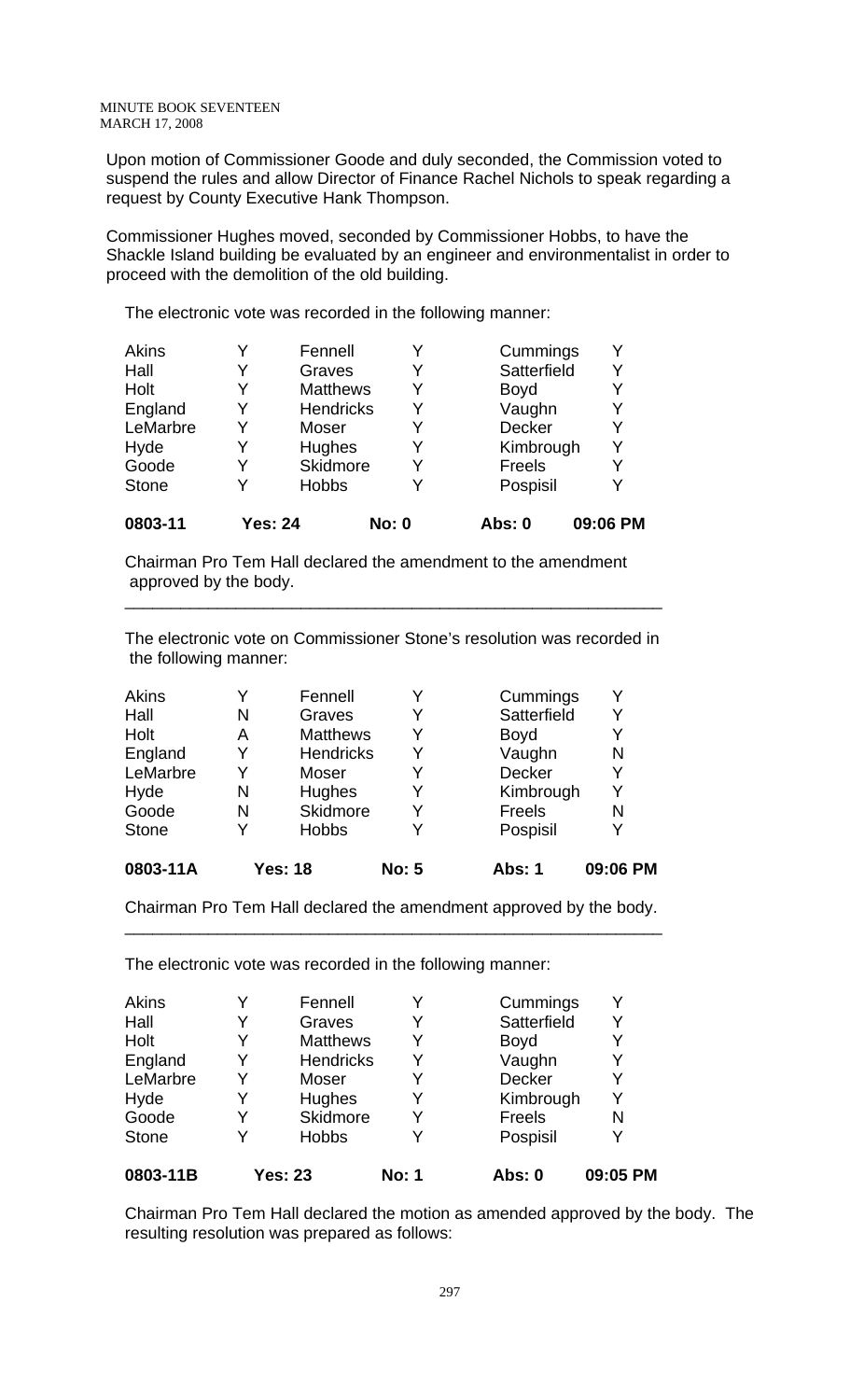#### **0803-11 A RESOLUTION APPROPRIATING \$1,700,000.00 FROM THE PRINCIPAL ON NOTE-GENERAL ACCOUNT TO VARIOUS ACCOUNTS WITHIN DEBT SERVICE OF THE FINANCE DEPARTMENT FOR SPECIFIC PROJECTS – AS SHOWN ON THE ATTACHED SCHEDULE AND REQUIRING THE BUDGET COMMITTEE TO GET COST ESTIMATES FOR A STRUCTURAL ENGINEER AND ENVIRONMENTALIST TO REVIEW DEMOLITION ISSUES OF THE OLD SHACKLE ISLAND BUILDING**

 **BE IT RESOLVED** by the Sumner County Board of County Commissioners meeting in regular session on this the  $17<sup>th</sup>$  day of March, 2008 that this body hereby appropriates \$1,700,000.00 from the Principal on Note-General Account (151-82110-602) to various accounts within Debt Service of the Finance Department for specific projects as shown on the attachment herewith; and

**BE IT FURTHER RESOLVED** that before demolition of the Old Shackle Island Building that the Budget Committee get a cost estimate from a structural engineer and environmentalist to review demolition issues of the Old Shackle Island Building.

Commissioner Moser introduced the following resolution and moved for approval. Commissioner Freels seconded the motion.

## **0803-12 A RESOLUTION APPROPRIATING \$2,485.00 FROM THE AMBULANCE FEES ACCOUNT TO THE SALARY DIRECTOR ACCOUNT WITHIN THE DEPARTMENT OF THE EMERGENY MEDICAL SERVICES**

\_\_\_\_\_\_\_\_\_\_\_\_\_\_\_\_\_\_\_\_\_\_\_\_\_\_\_\_\_\_\_\_\_\_\_\_\_\_\_\_\_\_\_\_\_\_\_\_\_\_\_\_\_\_\_\_\_\_\_\_\_\_\_\_

**BE IT RESOLVED** by the Sumner County Board of County Commissioners meeting in regular session on this the  $17<sup>th</sup>$  day of March, 2008 that this body hereby appropriates \$2,485.00 from the Ambulance Fees Account (101-43120) to the Salary Director Account (101-55130-105) within the department of Emergency Medical Services for the salary of the Interim Director as shown on the attachments herewith.

\_\_\_\_\_\_\_\_\_\_\_\_\_\_\_\_\_\_\_\_\_\_\_\_\_\_\_\_\_\_\_\_\_\_\_\_\_\_\_\_\_\_\_\_\_\_\_\_\_\_\_\_\_\_\_\_\_\_\_\_\_\_\_\_

The electronic vote was recorded in the following manner:

| 0803-12      | <b>Yes: 24</b> |                 | <b>No: 0</b> | Abs: 0        | 09:07 PM |
|--------------|----------------|-----------------|--------------|---------------|----------|
| <b>Stone</b> |                | <b>Hobbs</b>    | Y            | Pospisil      |          |
| Goode        |                | Skidmore        | Y            | Freels        |          |
| Hyde         | Y              | Hughes          | Y            | Kimbrough     | Y        |
| LeMarbre     | Y              | Moser           | Y            | <b>Decker</b> |          |
| England      | Y              | Hendricks       | Y            | Vaughn        |          |
| Holt         |                | <b>Matthews</b> | Y            | <b>Boyd</b>   |          |
| Hall         |                | Graves          | Y            | Satterfield   |          |
| Akins        |                | Fennell         | Y            | Cummings      |          |

Chairman Pro Tem Hall declared the resolution approved by the body.

Commissioner Moser introduced the following resolution and moved for approval. Commissioner Vaughn seconded the motion.

\_\_\_\_\_\_\_\_\_\_\_\_\_\_\_\_\_\_\_\_\_\_\_\_\_\_\_\_\_\_\_\_\_\_\_\_\_\_\_\_\_\_\_\_\_\_\_\_\_\_\_\_\_\_\_\_\_\_

# **0802-06 A RESOLUTION TO LEVY A COUNTY-WIDE MOTOR VEHICLE TAX**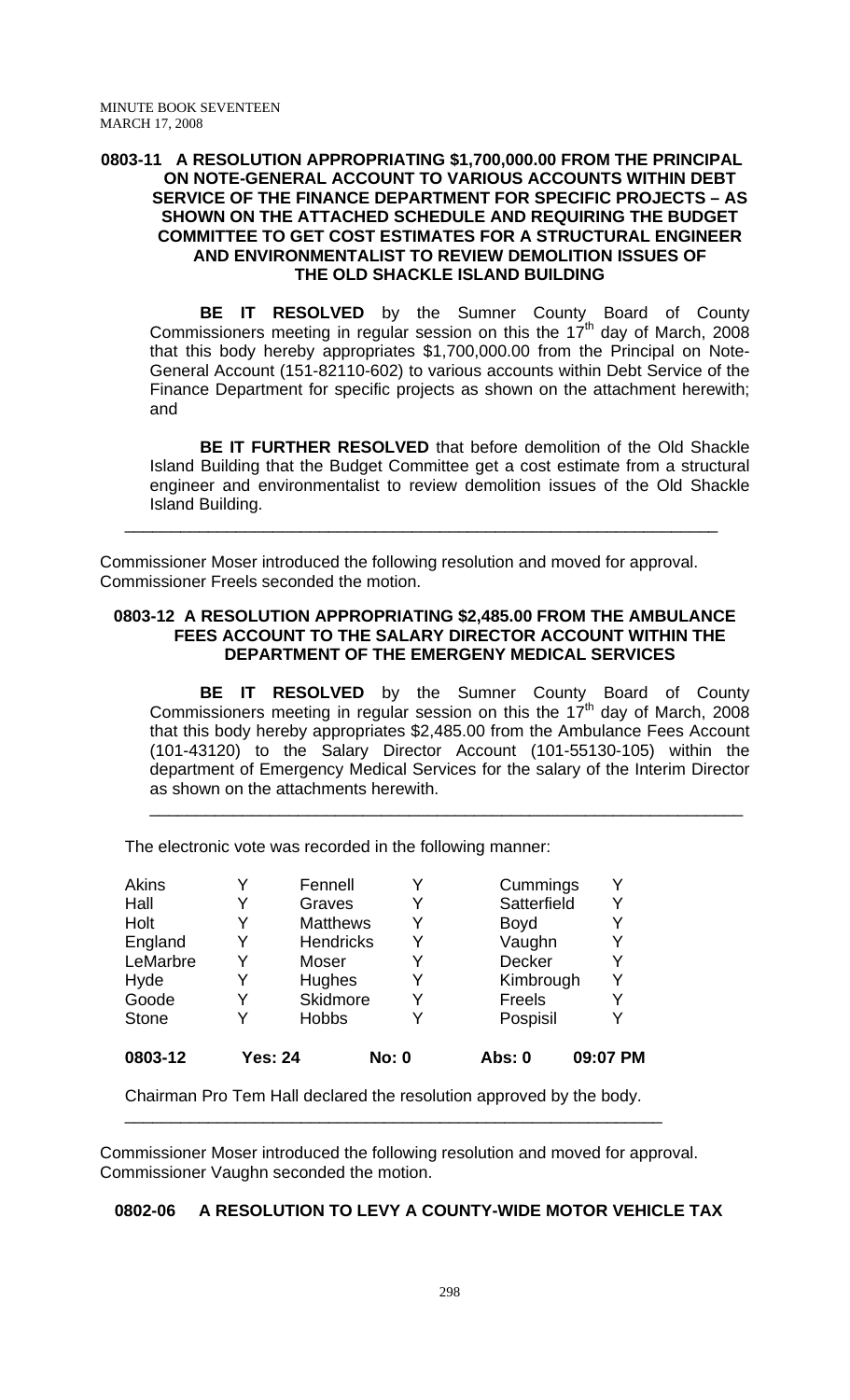**WHEREAS,** Tennessee Code Annotated, Section 5-8-102, authorizes counties to levy a motor vehicle privilege tax (hereinafter "the vehicle tax") as condition precedent to the operation of a motor vehicle within a county; and

**WHEREAS,** this body has previously found the need to levy such vehicle taxes and for the public good continues to collect same; and

**WHEREAS,** administrative costs of these collections have increased greatly but have not been raised even though the need is great and such costs continue to rise.

 **NOW, THEREFORE, BE IT RESOLVED** by the Sumner County Board of County Commissioners meeting in regular session on this the  $17<sup>th</sup>$  day of March, 2008 that this body does hereby raise the administrative fee of the total vehicle taxes due by \$.25 (twenty-five cents) per vehicle effective July 1, 2008; and

**BE IT FURTHER RESOLVED** that this additional administrative fee applies to, is a levy upon, and shall be paid on each motor-driven vehicle, the owner of which resides within said county; and

**BE IT FURTHER RESOLVED** that this resolution shall have no effect unless it is approved by a two-thirds (2/3) vote of the county legislative body at two (2) consecutive regularly scheduled meetings; and

**BE IT FURTHER RESOLVED** that all other resolutions and legislation adopting or levying wheel taxes, vehicle taxes or privilege taxes shall remain in full force and effect and shall be administered as previously set forth.

\_\_\_\_\_\_\_\_\_\_\_\_\_\_\_\_\_\_\_\_\_\_\_\_\_\_\_\_\_\_\_\_\_\_\_\_\_\_\_\_\_\_\_\_\_\_\_\_\_\_\_\_\_\_\_\_\_\_\_\_\_\_\_\_

Passed 1<sup>st</sup> reading on February 25, 2008

Chairman Pro Tem Hall recognized Clerk Kemp who explained that 25 cents increase would be used to staff the larger Clerk's office.

The electronic vote was recorded in the following manner:

| <b>Akins</b> |                | Fennell          | Y            | Cummings      |          |
|--------------|----------------|------------------|--------------|---------------|----------|
| Hall         | Y              | Graves           | Y            | Satterfield   | Y        |
| Holt         | A              | <b>Matthews</b>  | N            | <b>Boyd</b>   |          |
| England      | Y              | <b>Hendricks</b> | N            | Vaughn        | Y        |
| LeMarbre     | Y              | Moser            | Y            | <b>Decker</b> |          |
| Hyde         |                | <b>Hughes</b>    | Y            | Kimbrough     |          |
| Goode        | Y              | Skidmore         | Α            | Freels        |          |
| <b>Stone</b> |                | <b>Hobbs</b>     | Y            | Pospisil      |          |
| 0802-06      | <b>Yes: 20</b> |                  | <b>No: 2</b> | <b>Abs: 2</b> | 09:09 PM |

Chairman Pro Tem Hall declared the resolution approved by the body.

\_\_\_\_\_\_\_\_\_\_\_\_\_\_\_\_\_\_\_\_\_\_\_\_\_\_\_\_\_\_\_\_\_\_\_\_\_\_\_\_\_\_\_\_\_\_\_\_\_\_\_\_\_\_\_\_\_\_

# **CONSENT AGENDA**

Commissioner Moser moved, seconded by Commissioner Freels, to approve the following resolutions on the Consent Agenda.

**0803-13 A RESOLUTION APPROVING THE FLOOR PLAN RENOVATION FOR THE NEW HENDERSONVILLE OFFICE OF THE COUNTY CLERK AND APPROPRIATING UP TO \$70,000.00 FOR ALL RENOVATION COSTS WITH FUNDING FROM CAPITAL OUTLAY**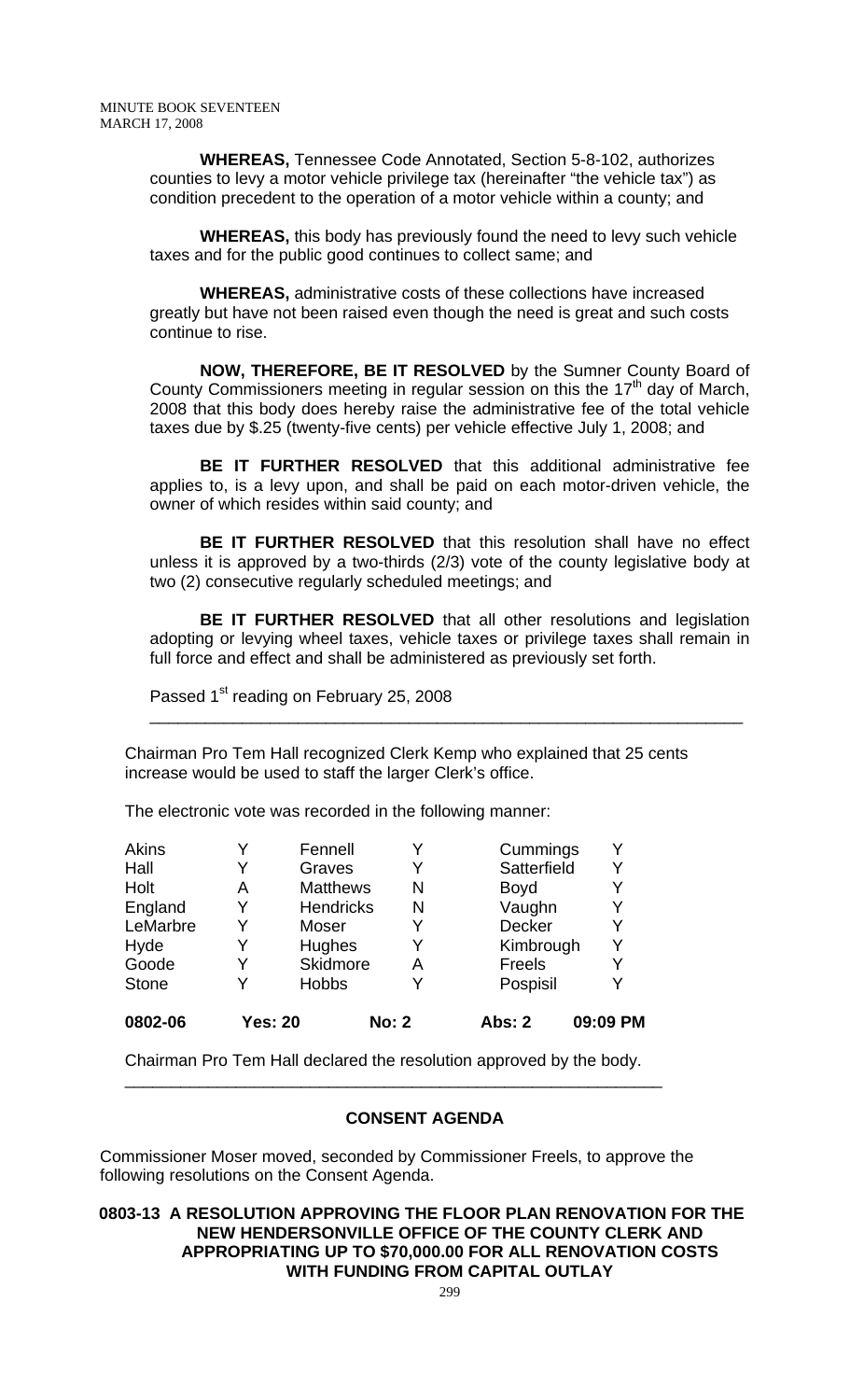**BE IT RESOLVED** by the Sumner County Board of County Commissioners meeting in regular session on this the  $17<sup>th</sup>$  day of March, 2008 that this body does hereby approve the floor plan renovations for the new Hendersonville Office of the County Clerk (as shown on Exhibit A); and

**BE IT FURTHER RESOLVED** that this body does hereby approve a fee of \$5,000.00 for Kaatz, Binkley, Jones and Morris Architects, Inc. for the plans for the renovation; and

**BE IT FURTHER RESOLVED** that this body does hereby appropriate up to \$70,000.00 for the cost of these renovations and architect fees from capital outlay funds.

\_\_\_\_\_\_\_\_\_\_\_\_\_\_\_\_\_\_\_\_\_\_\_\_\_\_\_\_\_\_\_\_\_\_\_\_\_\_\_\_\_\_\_\_\_\_\_\_\_\_\_\_\_\_\_\_\_\_\_\_\_\_\_\_

#### **0803-14 A RESOLUTION APPROVING THE FISCAL YEAR 2007-2008 SUMNER COUNTY BOARD OF EDUCATION FEDERAL PROJECTS BUDGET AMENDMENTS AND APPROPRIATING AND/OR TRANSFERRING SUCH FUNDS AS REQUIRED**

 **BE IT RESOLVED** by the Sumner County Board of County Commissioners meeting in regular session on this the  $17<sup>th</sup>$  day of March, 2008 that this body hereby approves the 2007-2008 Sumner County Board Federal Projects Budget Amendments and appropriates and/or transfers such funds among the various accounts as shown on the attached schedules which are hereby incorporated as a part of this resolution.

\_\_\_\_\_\_\_\_\_\_\_\_\_\_\_\_\_\_\_\_\_\_\_\_\_\_\_\_\_\_\_\_\_\_\_\_\_\_\_\_\_\_\_\_\_\_\_\_\_\_\_\_\_\_\_\_\_\_\_\_\_\_\_\_

#### **0803-15 A RESOLUTION APPROPRIATING FUNDS TO VARIOUS ACCOUNTS WITHIN DEBT SERVICE OF THE FINANCE DEPARTMENT**

 **BE IT RESOLVED** by the Sumner County Board of County Commissioners meeting in regular session on this the 17<sup>th</sup> day of March, 2008 that this body hereby appropriates funds to various accounts within Debt Service of the Finance Department to correct chart of accounts as directed by the State Comptroller as shown on the attachments herewith.

\_\_\_\_\_\_\_\_\_\_\_\_\_\_\_\_\_\_\_\_\_\_\_\_\_\_\_\_\_\_\_\_\_\_\_\_\_\_\_\_\_\_\_\_\_\_\_\_\_\_\_\_\_\_\_\_\_\_\_\_\_\_\_\_

## **0803-16 A RESOLUTION APPROPRIATING \$100,000.00 AS PASS-THROUGH FUNDS FROM THE FEDERAL FUNDS DISASTER RELIEF ACCOUNT TO THE OTHER CHARGES DISASTER EXPENSES ACCOUNT WITHIN THE DEPARMENT OF EMERGENCY MANAGEMENT**

 **BE IT RESOLVED** by the Sumner County Board of County Commissioners meeting in regular session on this the 17<sup>th</sup> day of March, 2008 that this body hereby appropriates \$100,000.00 as pass-through funds from the Federal Funds Disaster Relief Account (101-47230) to the Other Charges Disaster Expenses Account (101-54490-599-143) within the department of Emergency Management from federal funds received for the February 5-6, 2008 tornadoes as shown on the attachment herewith.

\_\_\_\_\_\_\_\_\_\_\_\_\_\_\_\_\_\_\_\_\_\_\_\_\_\_\_\_\_\_\_\_\_\_\_\_\_\_\_\_\_\_\_\_\_\_\_\_\_\_\_\_\_\_\_\_\_\_\_\_\_\_\_\_

The electronic vote was recorded in the following manner:

| Akins   | Fennell         |     | Cummings    |  |
|---------|-----------------|-----|-------------|--|
| Hall    | Graves          |     | Satterfield |  |
| Holt    | <b>Matthews</b> |     | <b>Boyd</b> |  |
| England | Vaughn          |     | LeMarbre    |  |
|         |                 | 200 |             |  |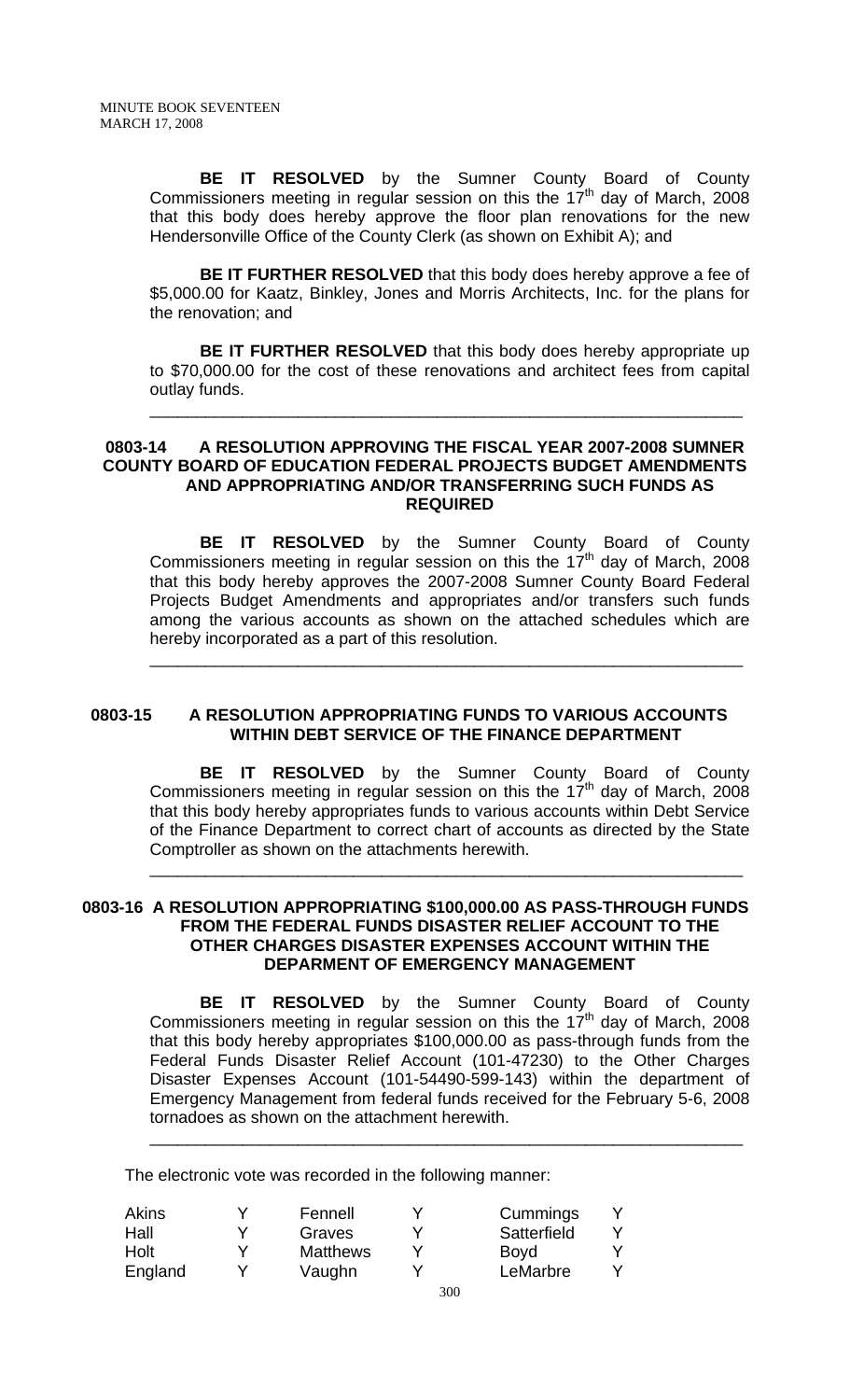| 0803-CON |   |               |              |  |
|----------|---|---------------|--------------|--|
| Pospisil |   |               |              |  |
| Freels   | v | <b>Stone</b>  | <b>Hobbs</b> |  |
| Hughes   | v | Kimbrough     | Goode        |  |
| Moser    |   | <b>Decker</b> | Hyde         |  |

Chairman Pro Tem Hall declared the resolution approved by the body.

# **PROPERTY TAX REFUNDS**

\_\_\_\_\_\_\_\_\_\_\_\_\_\_\_\_\_\_\_\_\_\_\_\_\_\_\_\_\_\_\_\_\_\_\_\_\_\_\_\_\_\_\_\_\_\_\_\_\_\_\_\_\_\_\_\_\_\_\_\_\_\_\_\_\_\_\_

The following property tax refunds were included on the Consent Agenda:

Tax Refunds from Property Tax Collections: Baxter, Duncan L etux Jeanine \$251.37; Franklin, W.A Jr. etal \$332.31; Ledbetter, Melvin M, \$100.89; Norris, Christopher C., \$56.43; Cato, Michael etux Vanessa \$437.78.

 Chairman Pro Tem Hall declared the Consent Agenda approved by the body on the first and final reading.

**\_\_\_\_\_\_\_\_\_\_\_\_\_\_\_\_\_\_\_\_\_\_\_\_\_\_\_\_\_\_\_\_\_\_\_\_\_\_\_\_\_\_\_\_\_\_\_\_\_\_\_\_\_\_\_\_\_\_\_\_\_\_\_\_\_\_\_\_\_** 

#### **NEW BUSINESS**

Commissioner England introduced the following resolution and moved for approval; Commissioner Akins seconded the motion.

### **0803-17 RESOLUTION TO RECONSIDER THE USE OF CONSTRUCTION MANAGEMENT AS SET FORTH BY RESOLUTION 0712-05**

 **BE IT RESOLVED** by the Sumner County Board of County Commissioners meeting in regular session on this the  $17<sup>th</sup>$  day of March, 2008 that this body does hereby rescind the previous action as stated in Resolution 0712-05 as pertaining to phase one of the building program of The Board of Education.

\_\_\_\_\_\_\_\_\_\_\_\_\_\_\_\_\_\_\_\_\_\_\_\_\_\_\_\_\_\_\_\_\_\_\_\_\_\_\_\_\_\_\_\_\_\_\_\_\_\_\_\_\_\_\_\_\_\_\_\_\_\_\_\_

Commissioner Hobbs moved, seconded by Commissioner Pospisil, to rescind the previous action of 0712-05 as pertaining to "Phase I of the Board of Education building program."

The electronic vote was recorded in the following manner:

| 0803-17A         |   | Yes: 18       | <b>No: 5</b> | Abs: 0       | 09:24 PM |
|------------------|---|---------------|--------------|--------------|----------|
| <b>Hobbs</b>     | Y | Pospisil      |              |              |          |
| Skidmore         | Y | Freels        |              | <b>Stone</b> | N        |
| Hughes           | N | Kimbrough     | Y            | Goode        | Y        |
| Moser            | Y | <b>Decker</b> | N            | Hyde         | Y        |
| <b>Hendricks</b> | Y | Vaughn        | N            | LeMarbre     | Y        |
| <b>Matthews</b>  | Y | <b>Boyd</b>   |              | England      | Y        |
| Hall             | N | Graves        |              | Satterfield  | Y        |
| Akins            |   | Fennell       |              | Cummings     |          |

\_\_\_\_\_\_\_\_\_\_\_\_\_\_\_\_\_\_\_\_\_\_\_\_\_\_\_\_\_\_\_\_\_\_\_\_\_\_\_\_\_\_\_\_\_\_\_\_\_\_\_\_\_\_\_\_\_\_

Chairman Pro Tem Hall declared the amendment approved by the body, as reflected in the above-stated resolution.

The electronic vote was recorded in the following manner: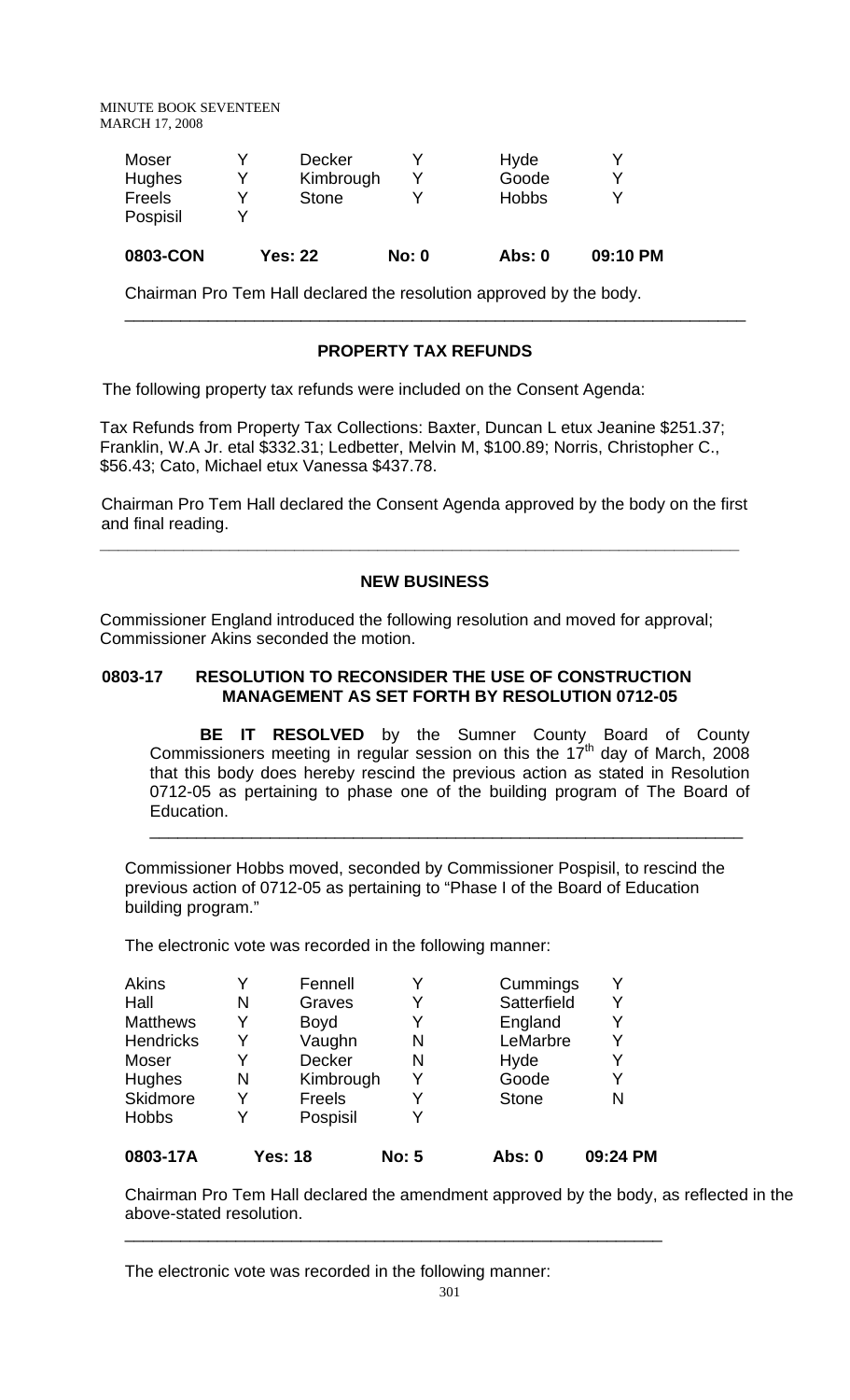| Akins        |                | Fennell          | Y            | Cummings      |          |
|--------------|----------------|------------------|--------------|---------------|----------|
| Hall         | N              | Graves           | Y            | Satterfield   | Y        |
| Holt         |                | <b>Matthews</b>  | Y            | <b>Boyd</b>   |          |
| England      |                | <b>Hendricks</b> | Y            | Vaughn        | N        |
| LeMarbre     |                | Moser            | Y            | <b>Decker</b> | Υ        |
| Hyde         |                | Hughes           | N            | Kimbrough     | Y        |
| Goode        |                | Skidmore         | Y            | Freels        |          |
| <b>Stone</b> |                | <b>Hobbs</b>     | Y            | Pospisil      | Y        |
| 0803-17      | <b>Yes: 21</b> |                  | <b>No: 3</b> | <b>Abs: 0</b> | 09:25 PM |

Chairman Pro Tem Hall declared the resolution as amended approved by the body.

\_\_\_\_\_\_\_\_\_\_\_\_\_\_\_\_\_\_\_\_\_\_\_\_\_\_\_\_\_\_\_\_\_\_\_\_\_\_\_\_\_\_\_\_\_\_\_\_\_\_\_\_\_\_\_\_\_\_\_\_\_\_\_\_\_\_\_\_\_

 Chairman Pro Tem Hall recognized Commissioner Goode who moved to hire a construction manager for the R.J. "Hank" Thompson Archives Building and the Shackle Island Community Center.

The electronic vote was recorded in the following manner:

| Akins            |         | Fennell         |   |              | Cummings        | N |
|------------------|---------|-----------------|---|--------------|-----------------|---|
| Hall             |         | Graves          |   |              | Satterfield     | N |
| Holt             | Y       | <b>Boyd</b>     | N |              | England         | N |
| <b>Hendricks</b> | Α       | Vaughn          |   |              | LeMarbre        | Y |
| <b>Decker</b>    |         | Hyde            |   | Hughes       |                 | Y |
| Kimbrough        | Y       | Goode           | Y |              | <b>Skidmore</b> | N |
| Freels           | N       | <b>Stone</b>    | N | <b>Hobbs</b> |                 | Α |
| Pospisil         |         | <b>Matthews</b> |   |              |                 |   |
| <b>ADD</b>       | Yes: 14 | <b>No: 7</b>    |   | Abs: 2       | 09:29 PM        |   |

Chairman Pro Tem Hall declared the resolution approved by the body. The resulting resolution was prepared as follows:

# **0803-18 A RESOLUTION DIRECTING THE USE OF CONSTRUCTION MANAGEMENT ON THE R.J. "HANK" THOMPSON ARCHIVES BUILDING AS WELL AS THE SHACKLE ISLAND COMMUNITY BUILDING AND DIRECTING THE LAW DIRECTOR AND THE COUNTY EXECUTIVE TO DETERMINE THE APPROPRIATE MANNER TO INCORPORATE CONSTRUCTION MANAGEMENT INTO THESE PROJECTS AND SEEK PROPOSALS FOR SUCH SERVICES WITH FUNDING FROM THE GENERAL FUND**

 **BE IT RESOLVED** by the Sumner County Board of County Commissioners meeting in regular session on this the  $17<sup>th</sup>$  day of March, 2008 that this body does hereby direct the use of construction management on the R.J. "Hank" Thompson Archives Building as well as the Shackle Island Community Building; and

**BE IT FURTHER RESOLVED** that the Law Director and the County Executive are to determine the appropriate manner to incorporate construction management for these projects and seek proposals for such services; and

**BE IT FURTHER RESOLVED** that the costs of construction management shall be funded from the general fund.

\_\_\_\_\_\_\_\_\_\_\_\_\_\_\_\_\_\_\_\_\_\_\_\_\_\_\_\_\_\_\_\_\_\_\_\_\_\_\_\_\_\_\_\_\_\_\_\_\_\_\_\_\_\_\_\_\_\_\_\_\_\_\_\_